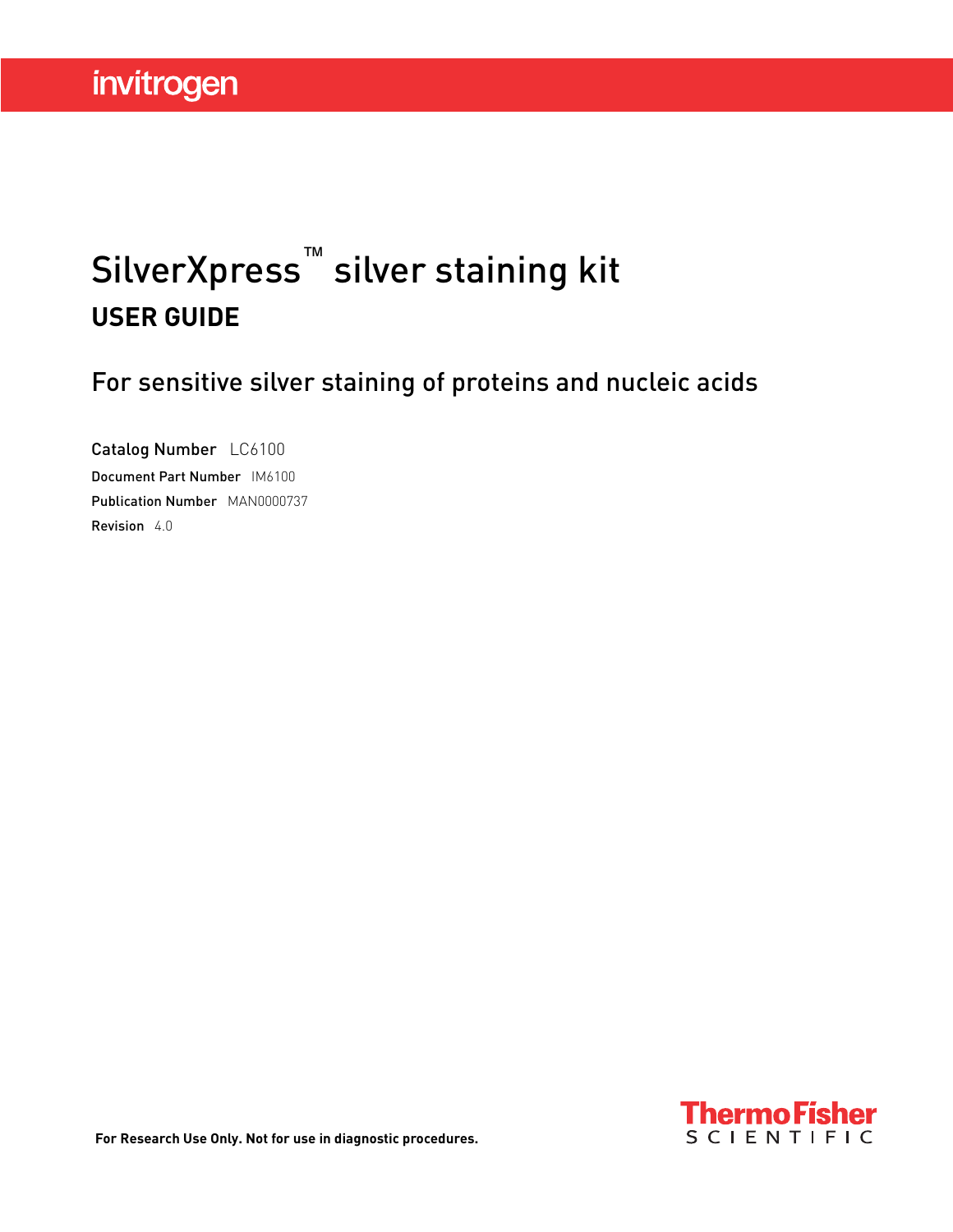

**Manufacturer:** Life Technologies Corporation | 5781 Van Allen Way | Carlsbad, CA 92008

The information in this guide is subject to change without notice.

DISCLAIMER: TO THE EXTENT ALLOWED BY LAW, THERMO FISHER SCIENTIFIC INC. AND/OR ITS AFFILIATE(S) WILL NOT BE LIABLE FOR SPECIAL, INCIDENTAL, INDIRECT, PUNITIVE, MULTIPLE, OR CONSEQUENTIAL DAMAGES IN CONNECTION WITH OR ARISING FROM THIS DOCUMENT, INCLUDING YOUR USE OF IT.

**Important Licensing Information**: These products may be covered by one or more Limited Use Label Licenses. By use of these products, you accept the terms and conditions of all applicable Limited Use Label Licenses.

**TRADEMARKS**: All trademarks are the property of Thermo Fisher Scientific and its subsidiaries unless otherwise specified.

©2018 Thermo Fisher Scientific Inc. All rights reserved.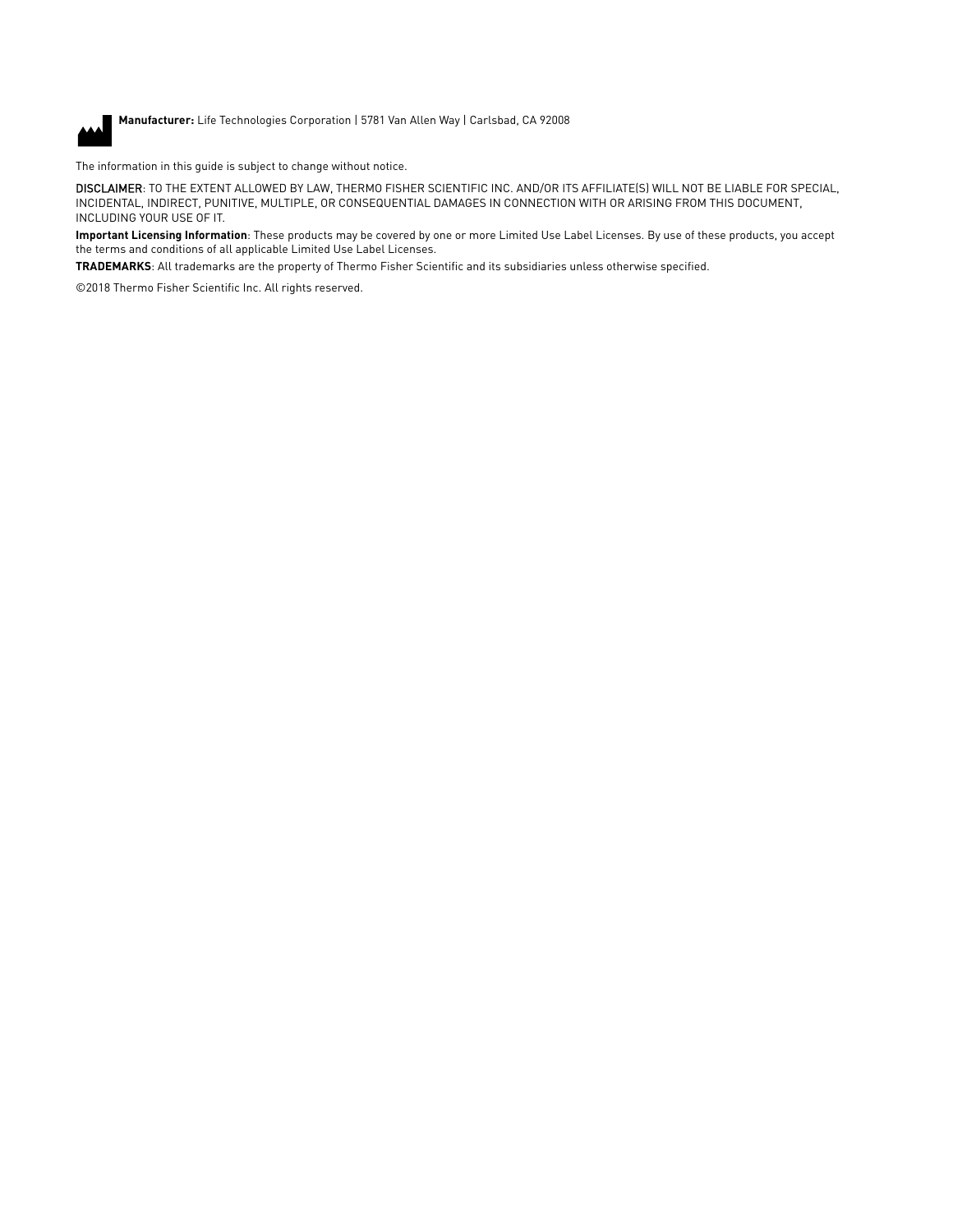# **Contents**

| Staining tricine gels, NuPAGE <sup>™</sup> novex Bis-Tris Gels, or reduced samples  11 |
|----------------------------------------------------------------------------------------|
|                                                                                        |
|                                                                                        |
|                                                                                        |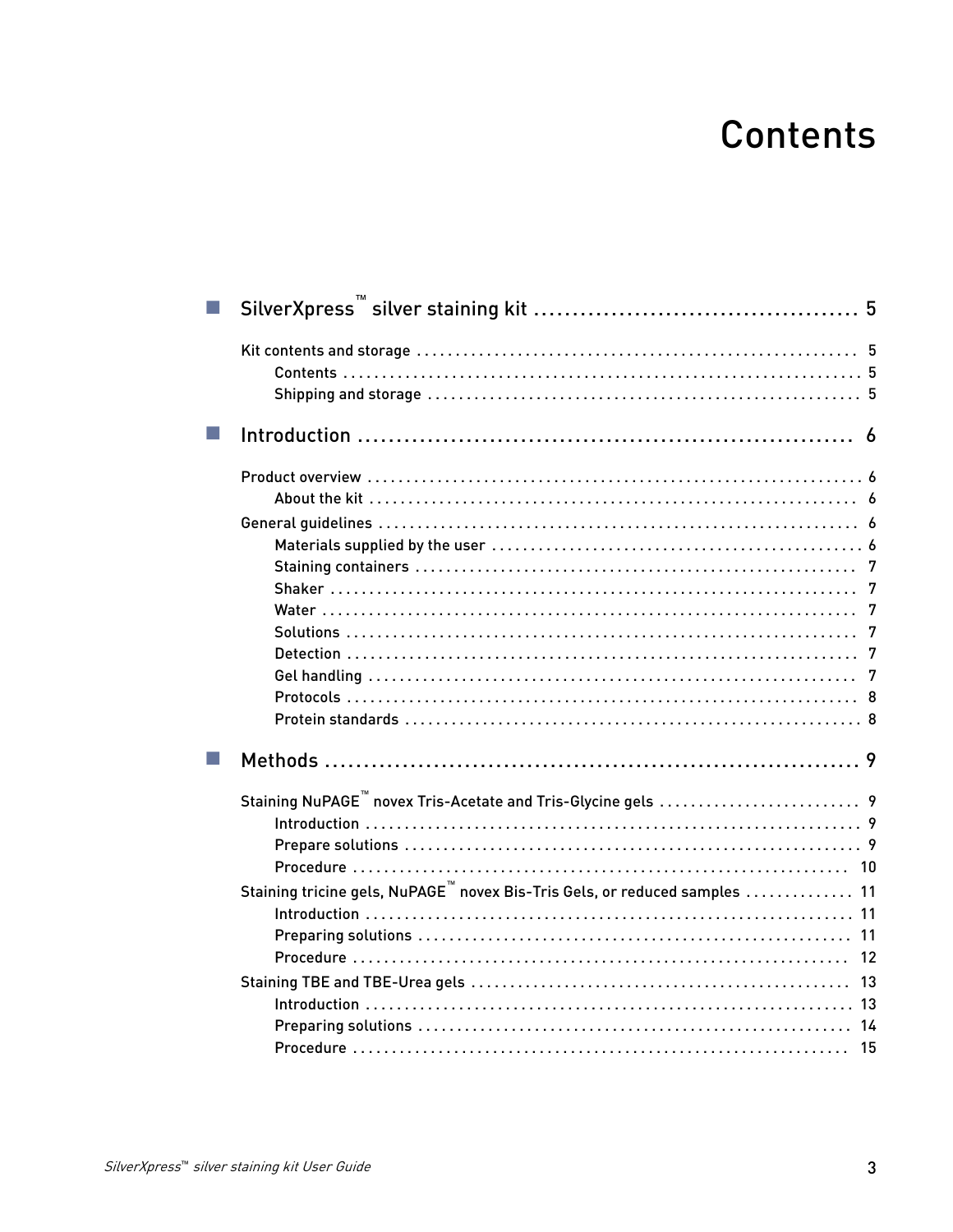|    | If I need to stop in the middle of the silver staining procedure, at what point                                                                                           |
|----|---------------------------------------------------------------------------------------------------------------------------------------------------------------------------|
|    | When using this Kit, it is difficult to tell if I am performing the steps correctly<br>as the bands do not appear until the development stage. Do you have any hints?  20 |
|    |                                                                                                                                                                           |
|    |                                                                                                                                                                           |
|    |                                                                                                                                                                           |
| m. |                                                                                                                                                                           |
|    |                                                                                                                                                                           |
|    |                                                                                                                                                                           |
|    |                                                                                                                                                                           |
|    |                                                                                                                                                                           |
|    |                                                                                                                                                                           |
|    |                                                                                                                                                                           |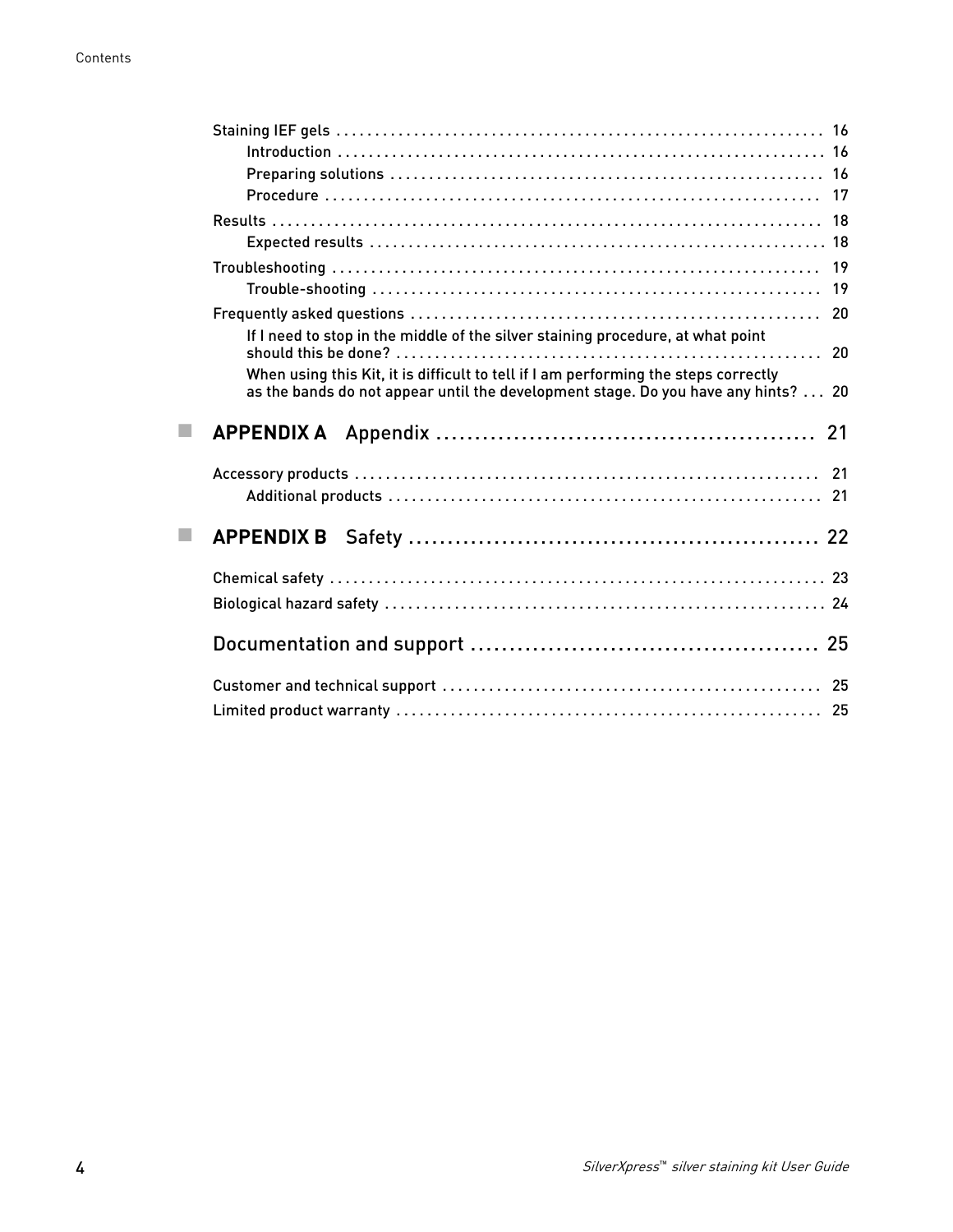<span id="page-4-0"></span>

# SilverXpress<sup>™</sup> silver staining kit

For sensitive silver staining of proteins and nucleic acids

### **Kit contents and storage**

### Contents

The solutions included in the SilverXpress™ Silver Staining Kit are listed in the following table. Sufficient reagents are supplied to stain 25 mini-gels.

| <b>Item</b> | Amount           | <b>Safety Information</b>                            |
|-------------|------------------|------------------------------------------------------|
| Sensitizer  | $5 \times 25$ ml | Contains Glutaraldehyde                              |
| Stainer A   | $125 \text{ mL}$ | <b>Contains Silver Nitrate</b>                       |
| Stainer B   | $5 \times 25$ ml | Contains Ammonium<br>Hydroxide & Sodium<br>Hydroxide |
| Developer   | $125 \text{ ml}$ | Contains Formaldehyde &<br>Citric Acid               |
| Stopper     | $125 \text{ mL}$ | Contains Citric Acid                                 |

### Shipping and storage

The SilverXpress™ Silver Staining Kit is shipped at room temperature. Upon receipt, store the kit at 2℃ to 8℃. The kit is stable for 6 months when stored at 2℃ to 8℃.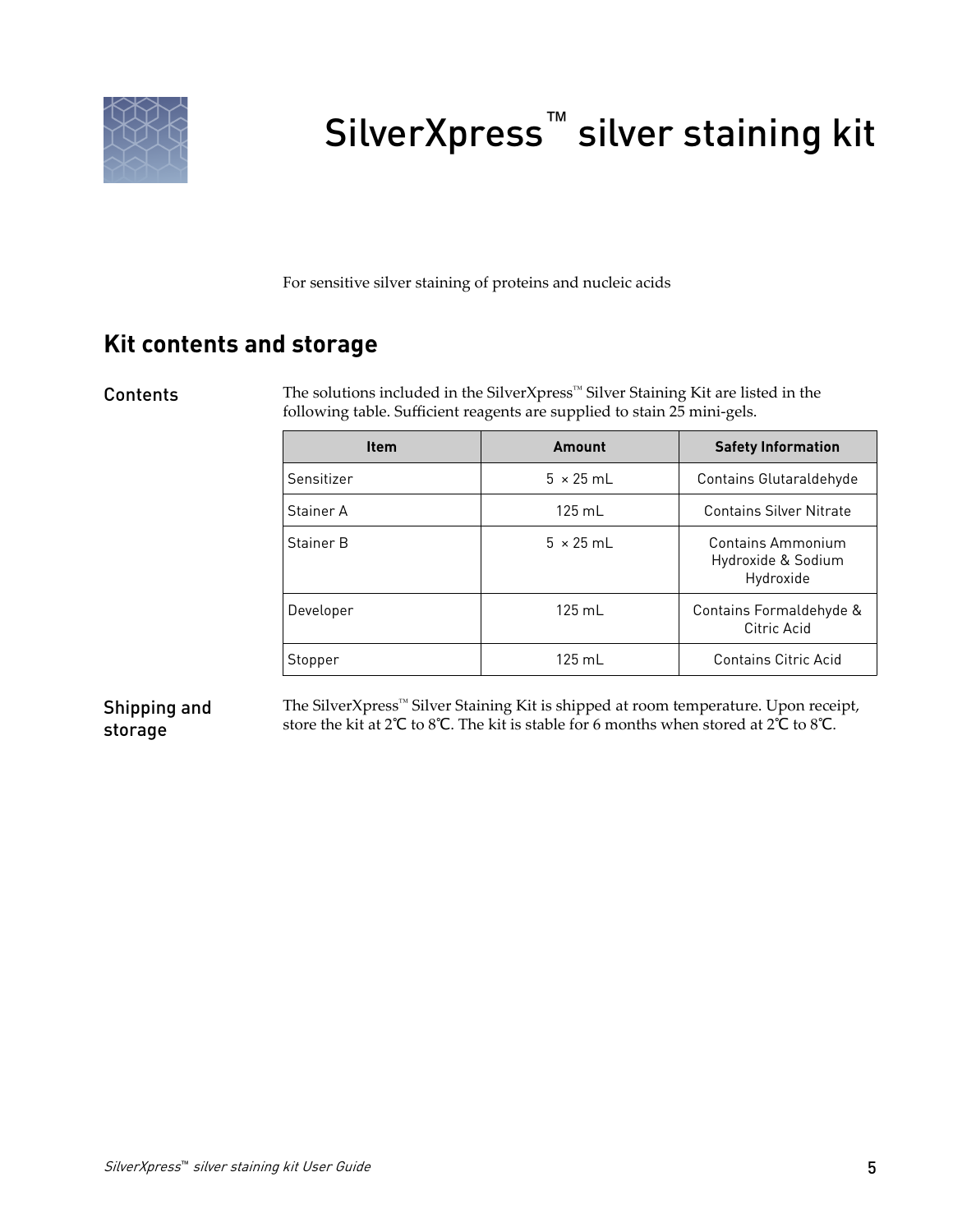<span id="page-5-0"></span>

# Introduction

### **Product overview**

### About the kit

The SilverXpress™ Silver Staining Kit is a highly sensitive silver staining kit providing nanogram-level sensitivity with minimal background. The staining procedure requires less total time than standard Coomassie™ staining and is complete in a little over 1 hour.

The basic mechanism of silver staining is the reduction of silver nitrate to metallic silver at a protein band. The bands are visualized where the silver grain deposits. There are 2 types of silver staining processes: chemical development and photo development. The chemical development stains utilize ammonium hydroxide to form silver diamine complexes; the bands are visualized by acidification. The SilverXpress™ Silver Staining Kit is based on the chemical reduction of silver ions to metallic silver on a protein band.

### **General guidelines**

| Materials supplied | • Staining Tray, 1 tray per gel                                                              |
|--------------------|----------------------------------------------------------------------------------------------|
| by the user        | • Reagent Grade Methanol                                                                     |
|                    | • Reagent Grade Acetic Acid                                                                  |
|                    | • Ultra pure Water (18 megohm/cm resistance recommended)                                     |
|                    | Rotary Shaker                                                                                |
|                    | • Graduated Cylinders (glass recommended)                                                    |
|                    | • 10-mL Pipettes (disposable recommended)                                                    |
|                    | • Bottles for solution preparation                                                           |
|                    | • Latex or vinyl gloves                                                                      |
|                    | Tricholoracetic acid (TCA) for IEF, TBE, and TBE-Urea gels                                   |
|                    | Sulfosalicylic Acid (IEF, TBE, and TBE-Urea gels)                                            |
|                    | <b>Note:</b> To ensure safe and reliable operation, always use the SilverXpress <sup>"</sup> |

Note: To ensure safe and reliable operation, always use the SilverXpress<sup>™</sup> Silver Staining Kit according to the protocol. Wear protective gloves and safety glasses when working in a laboratory environment.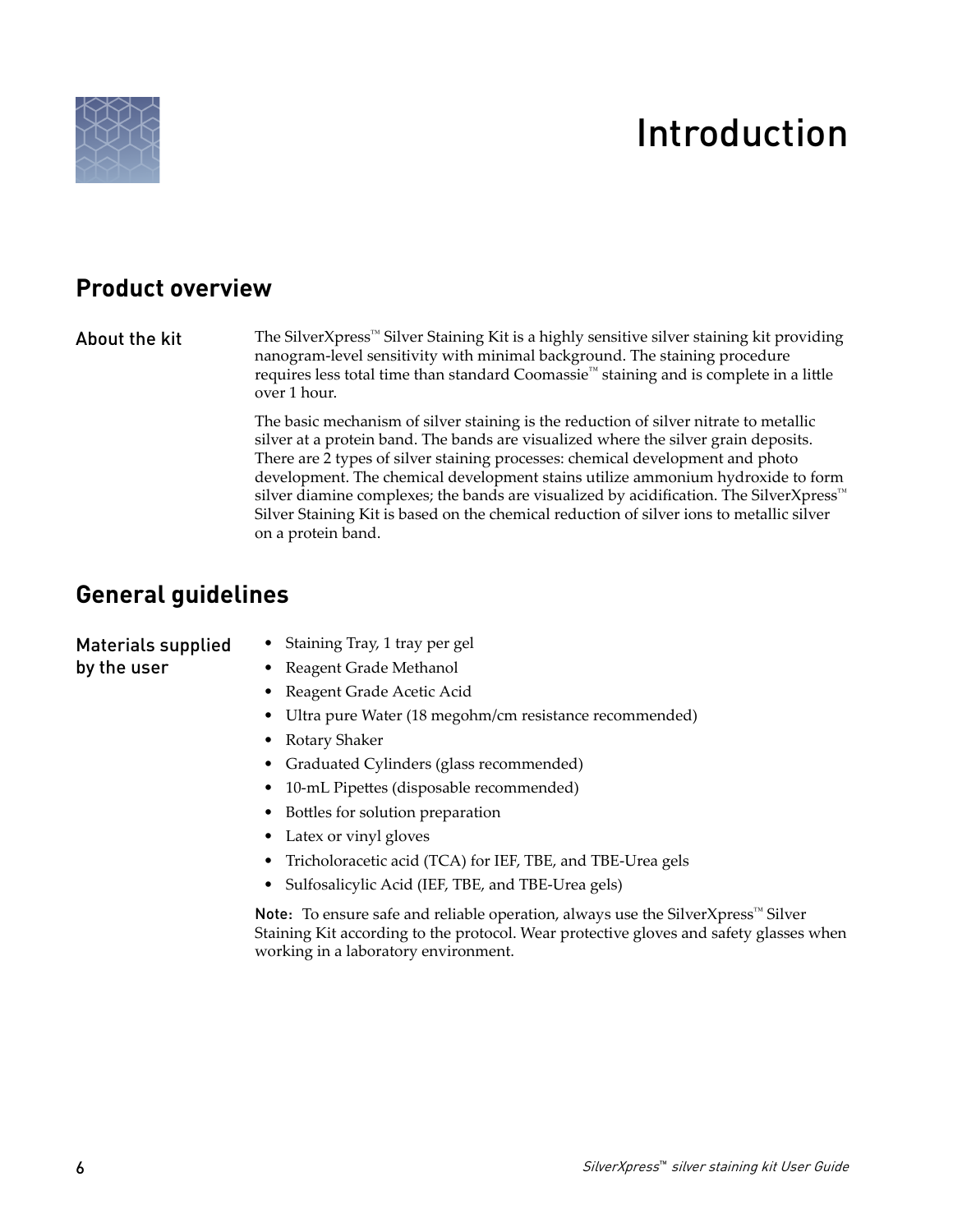<span id="page-6-0"></span>

| <b>Staining</b><br>containers | • Use clean round containers and designate these containers for silver staining<br>purposes only.                                                                                                                                                                                                                                                                                    |
|-------------------------------|--------------------------------------------------------------------------------------------------------------------------------------------------------------------------------------------------------------------------------------------------------------------------------------------------------------------------------------------------------------------------------------|
|                               | Make sure that the container diameter and depth is sufficient to permit gel<br>٠<br>coverage with 100 mL of solution per gel. A container measuring 14 cm in<br>diameter and 5.5 cm in height is ideal.                                                                                                                                                                              |
|                               | The StainEase <sup>™</sup> Gel Staining Tray is a 14.5 cm diameter tray with a clear<br>٠<br>polycarbonate outer container and lid and a removable white polycarbonate<br>strainer insert. It is ideal for preventing gel breakage during multiple solution<br>changes and for easily visualizing band development. See "Accessory<br>products" on page 21 for ordering information. |
| <b>Shaker</b>                 | Set at 1 revolution per second.                                                                                                                                                                                                                                                                                                                                                      |
| Water                         | Always use ultra pure water (18 megohm/cm resistance recommended) for<br>preparing solutions, gel rinses, and container washing.                                                                                                                                                                                                                                                     |
|                               | • Water of less than 18 megohm/cm may increase the background or impair band<br>development.                                                                                                                                                                                                                                                                                         |
|                               | Store ultra pure water in glass containers. Water stored in plastic containers can<br>become contaminated.                                                                                                                                                                                                                                                                           |
| <b>Solutions</b>              | • Avoid cross contamination of kit reagents especially between Stainer A and<br>Stainer B.                                                                                                                                                                                                                                                                                           |
|                               | • Use Teflon <sup>™</sup> -coated stir bars and clean glass containers to prepare reagents.                                                                                                                                                                                                                                                                                          |
|                               | Make all solutions fresh.                                                                                                                                                                                                                                                                                                                                                            |
|                               | Prepare the Fixing, Sensitizing and Staining Solutions under a hood. Cap<br>٠<br>solutions after use to keep exposure to external environment to a minimum.                                                                                                                                                                                                                          |
| <b>Detection</b>              | Detection is in the nanogram levels. You can detect 0.86 ng of BSA on a 1.0-mm<br>٠<br>Novex <sup>™</sup> 4–20% Tris-Glycine gel.                                                                                                                                                                                                                                                    |
|                               | • Samples reduced with dithiothreitol (DTT) will be less sensitive than non-<br>reduced samples. To obtain optimal sensitivity with DTT reduced samples, use<br>the Tricine protocol in "Staining tricine gels, NuPAGE™ novex Bis-Tris Gels, or<br>reduced samples" on page 11.                                                                                                      |
|                               | • Non-reduced samples will have a slightly higher background than reduced<br>samples. This will not affect detection limits.                                                                                                                                                                                                                                                         |
|                               | Silver staining sensitivity often depends on the specific protein structure. If<br>dealing with a protein which is difficult to silver stain, Coomassie <sup>™</sup> staining prior<br>to silver staining may reduce the protein-to-protein variability and may result in<br>higher sensitivity.                                                                                     |
|                               | If you are using SilverXpress <sup><math>m</math></sup> to stain a gel which has been Coomassie <sup><math>m</math></sup> Stained,<br>omit the Fixing step in the SilverXpress™ protocol and proceed directly to the<br>Sensitizing step.                                                                                                                                            |
| <b>Gel handling</b>           | Be sure to wear rubber gloves that have been rinsed with deionized water while<br>handling gels.                                                                                                                                                                                                                                                                                     |
|                               | Do not touch the gel with bare hands or metal objects and do not put pressure on<br>$\bullet$<br>gels while handling or changing solutions.                                                                                                                                                                                                                                          |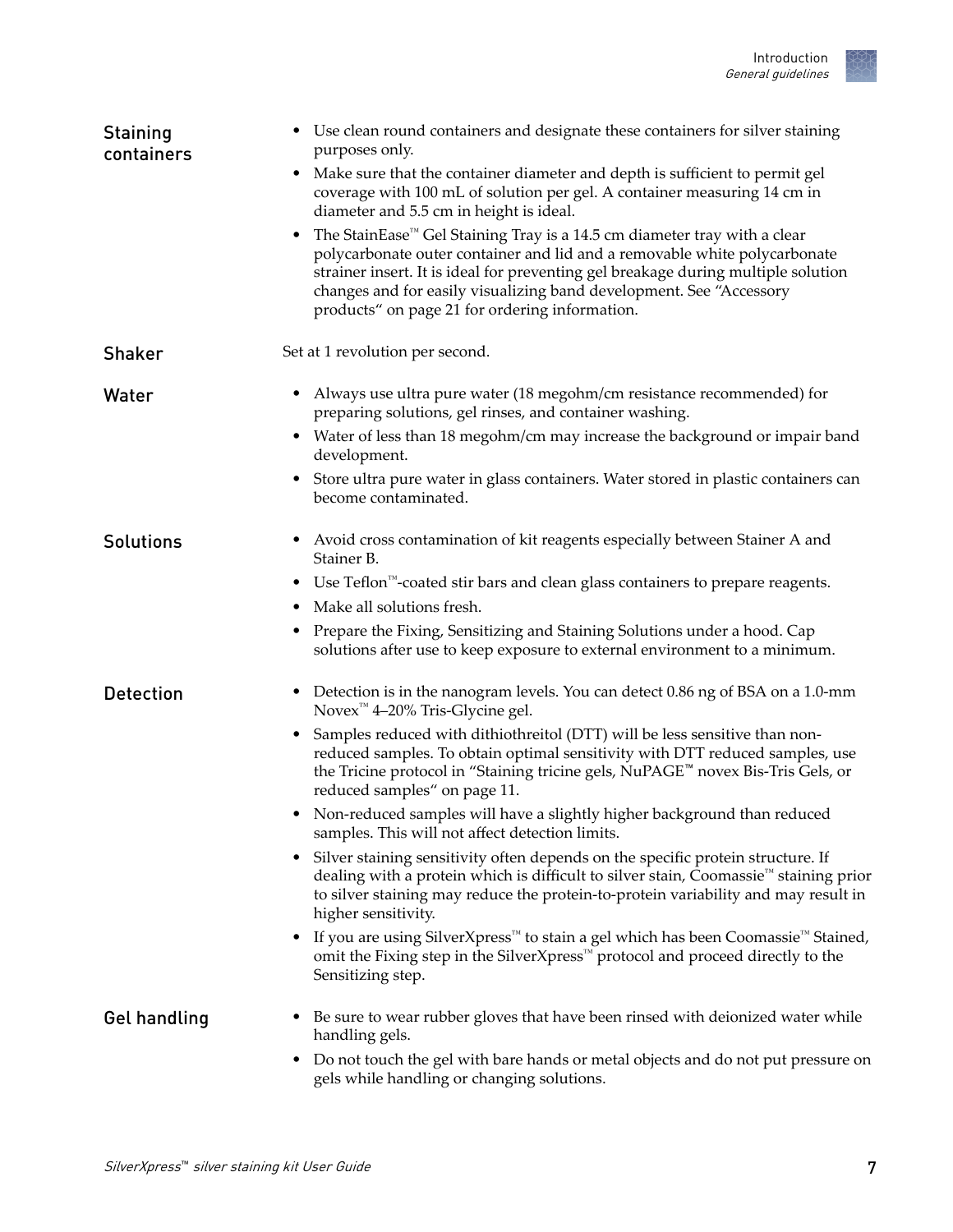<span id="page-7-0"></span>

### Choose the procedure appropriate to your gel and sample type (see ["Methods" on](#page-8-0) [page 9\)](#page-8-0). Protocols

- Prepare all solutions according to the relevant table before proceeding with the protocol.
- To achieve best results, be sure to keep the volume of all solutions and the incubation time of all steps exactly as given in the protocol. Changes in the protocol can result in high background or poor band development.
- Use a grease pencil to mark off completed steps on your Quick Reference Guide included in the kit.

We recommend using Mark12™ Unstained Standard (see ["Accessory products" on](#page-20-0) [page 21](#page-20-0) for ordering information) for NuPAGE™, Tris-Glycine, and Tricine gels. Dilute Mark12™ Unstained Standard to 1:20 and load 5 μL per lane. Protein standards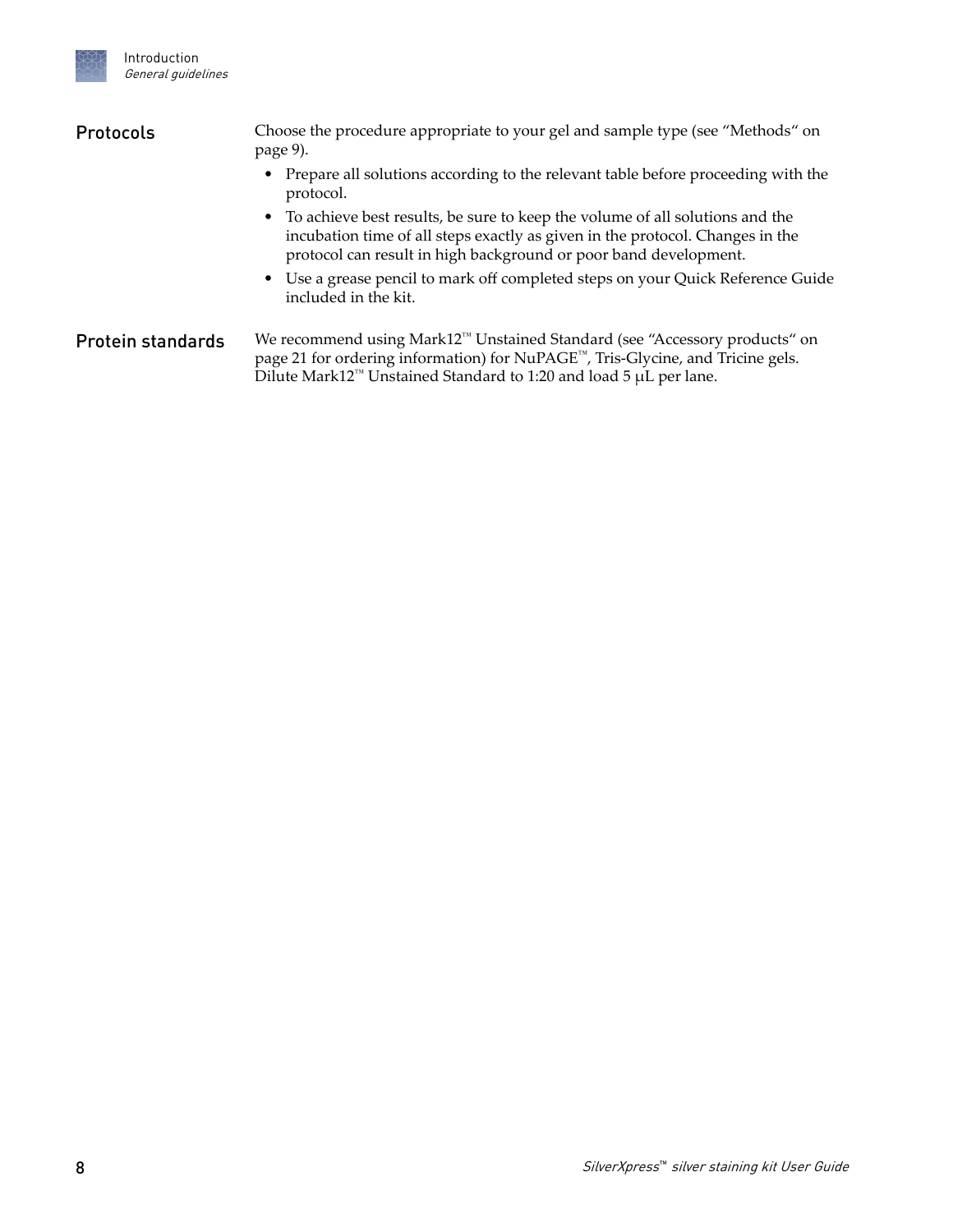<span id="page-8-0"></span>

# Methods

## **Staining NuPAGE**™  **novex Tris-Acetate and Tris-Glycine gels**

#### This method is recommended for staining all NuPAGE™ Novex™ Tris-Acetate and Tris-Glycine gels. For samples reduced with DTT, see ["Staining tricine gels,](#page-10-0) NuPAGE™ [novex Bis-Tris Gels, or reduced samples" on page 11.](#page-10-0) Introduction

Prepare the solutions as described in the following table. Prepare solutions

> Note: The final volumes of solutions containing both methanol and water reflect a volume shrinkage which occurs when these 2 reagents are mixed. Do not adjust volumes of components or final volume.

| <b>Solutions</b>        | <b>Component</b>                               | 1 Gel                                        | 2 Gels                                       | 3 Gels                             | 4 Gels                             |
|-------------------------|------------------------------------------------|----------------------------------------------|----------------------------------------------|------------------------------------|------------------------------------|
| Fixing<br>Solution      | Ultra pure<br>water<br>Methanol<br>Acetic Acid | $90 \text{ ml}$<br>$100 \text{ mL}$<br>20 mL | $180 \text{ ml}$<br>200 mL<br>40 mL          | 270 ml<br>300 mL<br>$60$ mL        | 360 mL<br>400 mL<br>80 mL          |
| Sensitizing<br>Solution | Ultra pure<br>water<br>Methanol<br>Sensitizer  | $105$ mL<br>$100 \text{ mL}$<br>5 mL         | 210 mL<br>200 mL<br>$10 \text{ mL}$          | 315 mL<br>300 mL<br>15 mL          | 420 mL<br>400 mL<br>20 mL          |
| Staining<br>Solution    | Stainer A<br>Stainer B<br>Ultra pure<br>water  | $5 \text{ ml}$<br>5 mL<br>90 mL              | $10 \text{ ml}$<br>$10 \text{ mL}$<br>180 mL | $15 \text{ ml}$<br>15 mL<br>270 mL | $20 \text{ ml}$<br>20 mL<br>360 mL |
| Developing<br>Solution  | Ultra pure<br>water<br>Developer               | $95 \text{ ml}$<br>5 mL                      | $190 \text{ ml}$<br>$10 \text{ mL}$          | 285 mL<br>15 mL                    | 380 ml<br>$20 \text{ mL}$          |
| Stopping<br>Solution    | Stopper                                        | 5 mL                                         | $10 \text{ mL}$                              | 15 mL                              | $20 \text{ mL}$                    |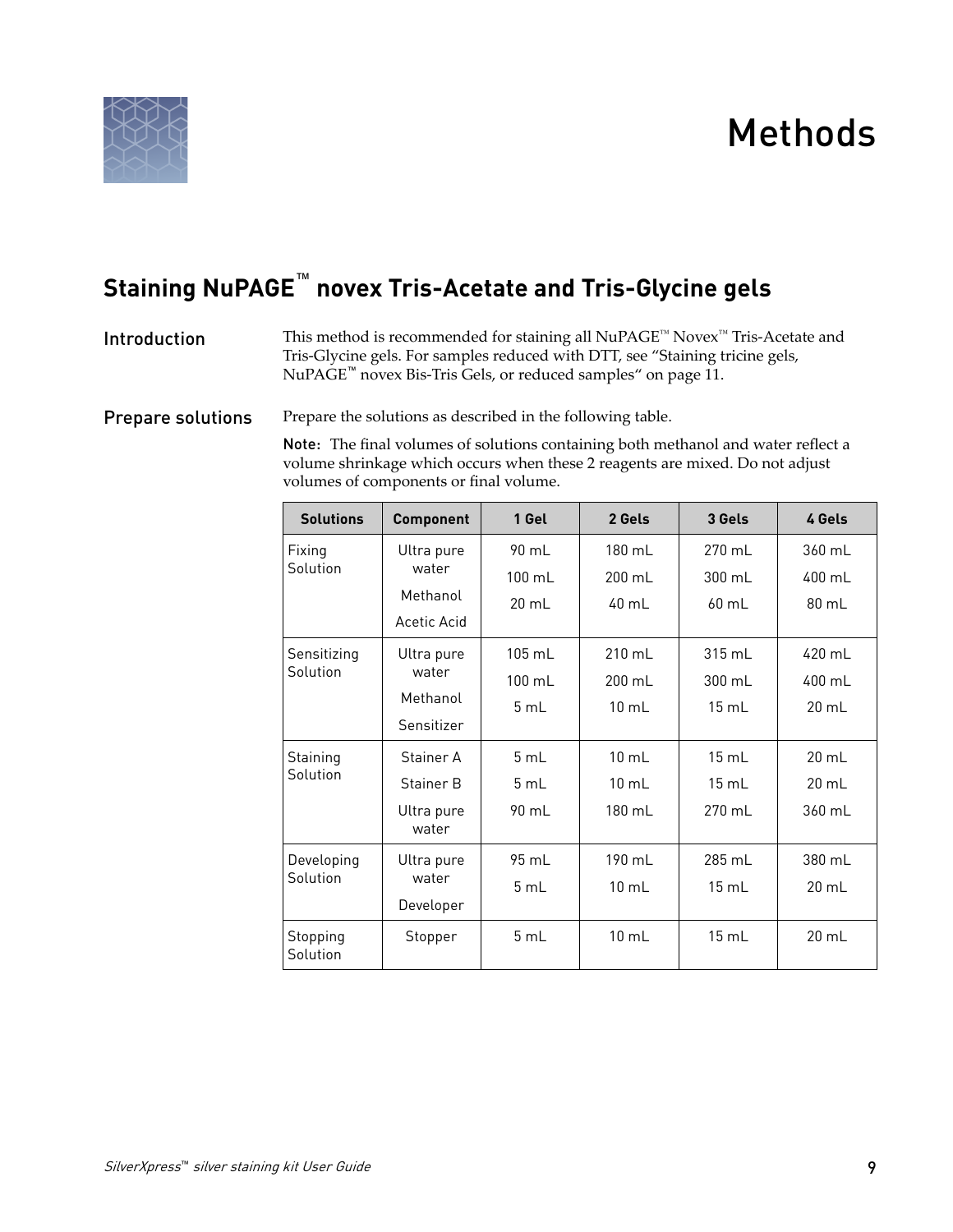<span id="page-9-0"></span>

### Procedure

Follow the following procedure for 1-mm or 1.5-mm mini-gel as described in the following table.

Note: Gels may be stored in the second Sensitizing Solution overnight, if desired.

|             | <b>Solution</b>                                                                                                    |         | <b>Time</b>      |                  |  |
|-------------|--------------------------------------------------------------------------------------------------------------------|---------|------------------|------------------|--|
| <b>Step</b> |                                                                                                                    | Vol/Gel | 1-mm Gel         | 1.5-mm Gel       |  |
| 1           | Fix the gel in<br>Fixing Solution.                                                                                 | 200 mL  | $10$ min         | $20$ min         |  |
| 2A          | Decant the                                                                                                         | 100 mL  | $10$ min         | 20 min           |  |
| 2B          | <b>Fixing Solution</b><br>and incubate the<br>gel in 2 changes<br>of Sensitizing<br>Solution.                      | 100 mL  | $10 \text{ min}$ | $20$ min         |  |
| 3A          | Decant the                                                                                                         | 200 mL  | 5 min            | $10$ min         |  |
| 3B          | Sensitizing<br>Solution and<br>rinse the gel<br>twice with ultra<br>pure water.                                    | 200 mL  | 5 min            | $10 \text{ min}$ |  |
| 4           | Incubate the gel<br>in Staining<br>Solution.                                                                       | 100 mL  | $15 \text{ min}$ | 30 min           |  |
| 5A          | Decant the<br>Staining<br>Solution and<br>rinse the gel<br>twice with ultra<br>pure water.                         | 200 mL  | 5 min            | $10$ min         |  |
| 5B          |                                                                                                                    | 200 mL  | 5 min            | $10$ min         |  |
| 6           | Incubate the gel<br>in Developing<br>Solution.                                                                     | 100 mL  | $3-15$ min       | $3-15$ min       |  |
| 7           | Add the<br>Stopping<br>Solution directly<br>to the gel when<br>the desired<br>staining<br>intensity is<br>reached. | 5 mL    | $10$ min         | 20 min           |  |
| 8A          | Decant the                                                                                                         | 200 mL  | $10$ min         | 20 min           |  |
| 8B          | Stopping<br>Solution and<br>wash the gel 3<br>times in ultra<br>pure water.                                        | 200 mL  | $10$ min         | 20 min           |  |
| 8C          |                                                                                                                    | 200 mL  | $10$ min         | $20$ min         |  |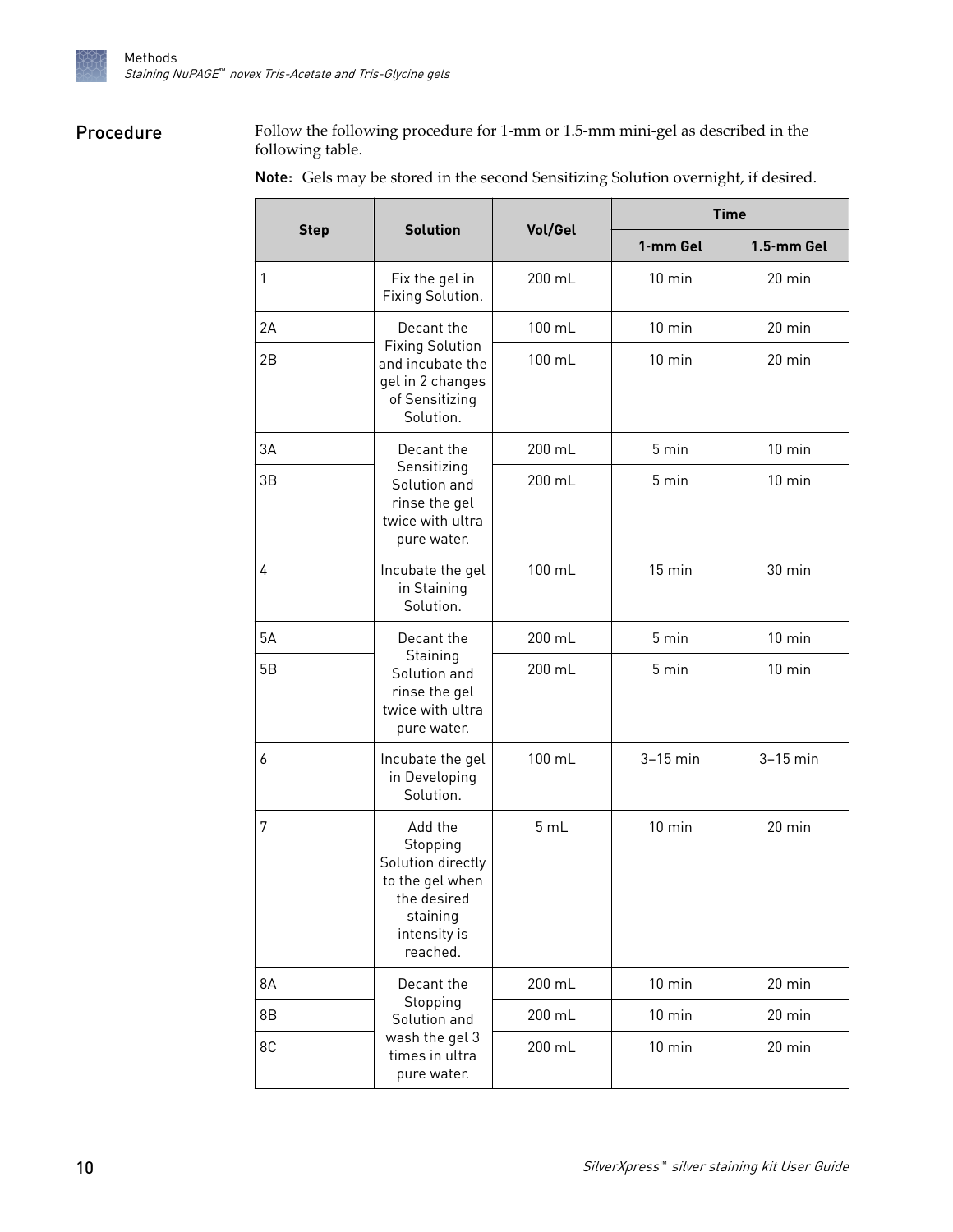## <span id="page-10-0"></span>**Staining tricine gels, NuPAGE**™  **novex Bis-Tris Gels, or reduced samples**

This method is recommended for staining all NuPAGE™ Novex™ Bis-Tris Gels, Tricine Gels, or samples reduced with DTT. Introduction

Prepare the solutions as described in the following table. Preparing

> Note: The final volumes of solutions containing both methanol and water reflect a volume shrinkage which occurs when these 2 reagents are mixed. Do not adjust volumes of components or final volume.

| <b>Solutions</b>        | <b>Component</b>                               | 1 Gel                                        | 2 Gels                                        | 3 Gels                              | 4 Gels                              |
|-------------------------|------------------------------------------------|----------------------------------------------|-----------------------------------------------|-------------------------------------|-------------------------------------|
| Fixing<br>Solution      | Ultra pure<br>water<br>Methanol<br>Acetic Acid | 90 mL<br>$100 \text{ ml}$<br>$20 \text{ ml}$ | 180 mL<br>$200 \text{ ml}$<br>40 ml           | 270 mL<br>$300 \mathrm{m}$<br>60 mL | 360 mL<br>400 mL<br>$80 \text{ mL}$ |
| Sensitizing<br>Solution | Ultra pure<br>water<br>Methanol<br>Sensitizer  | $105 \text{ ml}$<br>$100 \text{ mL}$<br>5 mL | $210 \text{ ml}$<br>200 mL<br>$10 \text{ mL}$ | $315 \text{ ml}$<br>300 mL<br>15 mL | 420 mL<br>400 mL<br>20 mL           |
| Staining<br>Solution    | Stainer A<br>Stainer B<br>Ultra pure<br>water  | $5 \text{ ml}$<br>5 mL<br>90 mL              | $10 \text{ mL}$<br>$10 \text{ mL}$<br>180 mL  | 15 mL<br>15 mL<br>270 mL            | $20 \text{ mL}$<br>20 mL<br>360 mL  |
| Developing<br>Solution  | Ultra pure<br>water<br>Developer               | 95 mL<br>5 mL                                | 190 mL<br>10 mL                               | 285 mL<br>$15 \text{ mL}$           | 380 mL<br>20 mL                     |
| Stopping<br>Solution    | Stopper                                        | 5 mL                                         | $10 \text{ mL}$                               | 15 mL                               | $20 \text{ mL}$                     |

solutions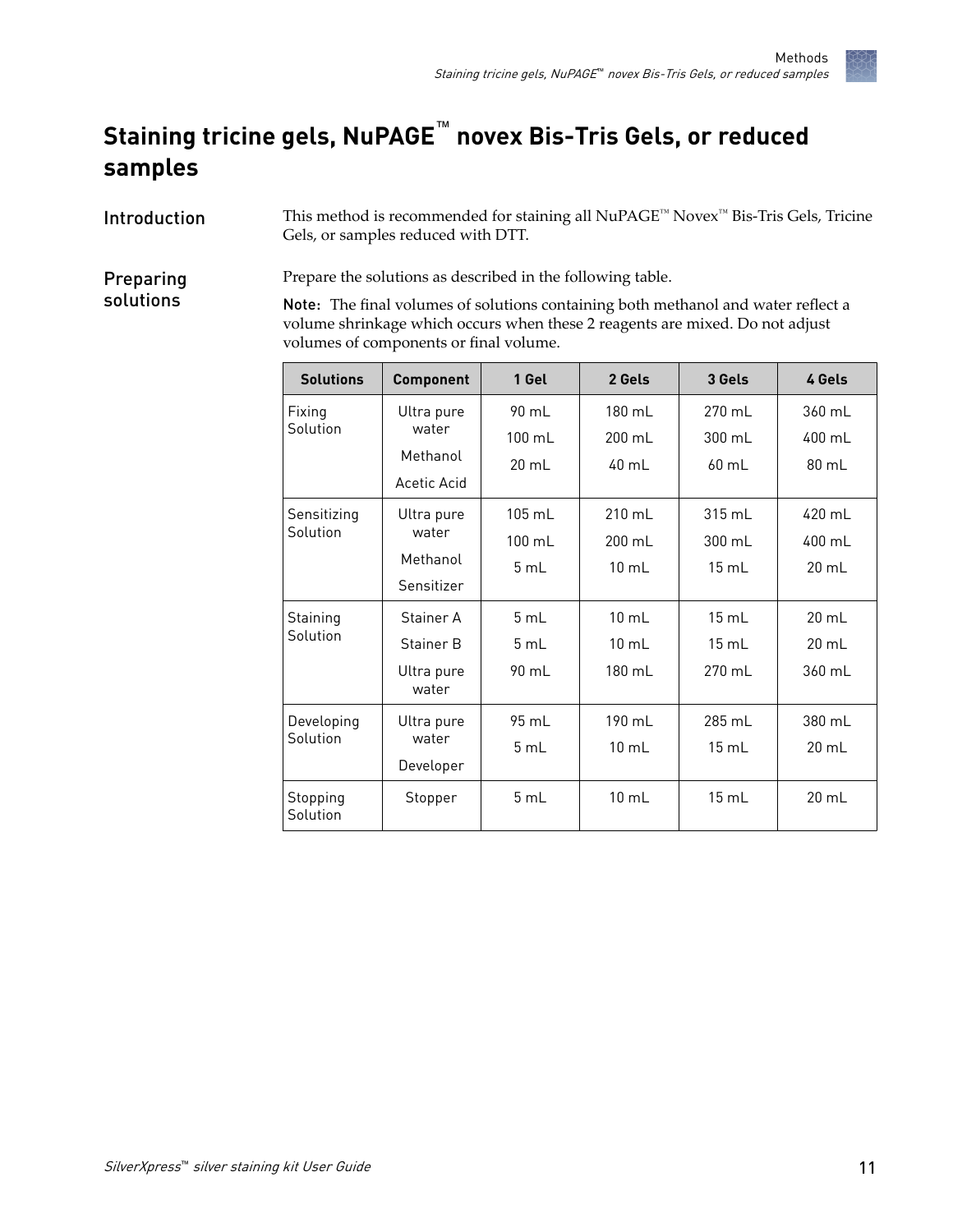<span id="page-11-0"></span>

### Procedure

Follow the following procedure for 1-mm or 1.5-mm mini-gels as described in the table.

|             | <b>Solution</b>                                                                                                         | Vol/Gel | <b>Time</b>      |                  |  |
|-------------|-------------------------------------------------------------------------------------------------------------------------|---------|------------------|------------------|--|
| <b>Step</b> |                                                                                                                         |         | 1-mm Gel         | 1.5-mm Gel       |  |
| 1           | Fix the gel in<br>Fixing Solution.                                                                                      | 200 mL  | $10 \text{ min}$ | $20 \text{ min}$ |  |
| 2A          | Decant the                                                                                                              | 100 mL  | 30 min           | $60$ min         |  |
| 2B          | <b>Fixing Solution</b><br>and incubate the<br>gel in two<br>changes of<br>Sensitizing<br>Solution.                      | 100 mL  | $30 \text{ min}$ | $60$ min         |  |
| 3A          | For Tricine gels                                                                                                        | 200 mL  | 5 min            | $10$ min         |  |
| 3B          | and reduced<br>samples<br>Decant the<br>Sensitizing<br>Solution and<br>rinse the gel<br>twice with ultra<br>pure water. | 200 mL  | 5 min            | $10 \text{ min}$ |  |
| 3A          | For NuPAGE <sup>™</sup>                                                                                                 | 200 mL  | $10 \text{ min}$ | $20$ min         |  |
| 3B          | <b>Bis-Tris Gels</b><br>Decant the<br>Sensitizing<br>Solution and<br>rinse the gel<br>twice with ultra<br>pure water.   | 200 mL  | $10 \text{ min}$ | $20$ min         |  |
| 4           | Incubate the gel<br>in Staining<br>Solution.                                                                            | 100 mL  | 15 min           | 30 min           |  |
| 5A          | Decant the                                                                                                              | 200 mL  | 5 min            | $10 \text{ min}$ |  |
| 5B          | Staining<br>Solution and<br>rinse the gel<br>twice with ultra<br>pure water.                                            | 200 mL  | 5 min            | $10$ min         |  |
| 6           | Incubate the gel<br>in Developing<br>Solution.                                                                          | 100 mL  | $3-15$ min       | $3-15$ min       |  |

Note: Gels may be stored in the second Sensitizing Solution overnight, if desired.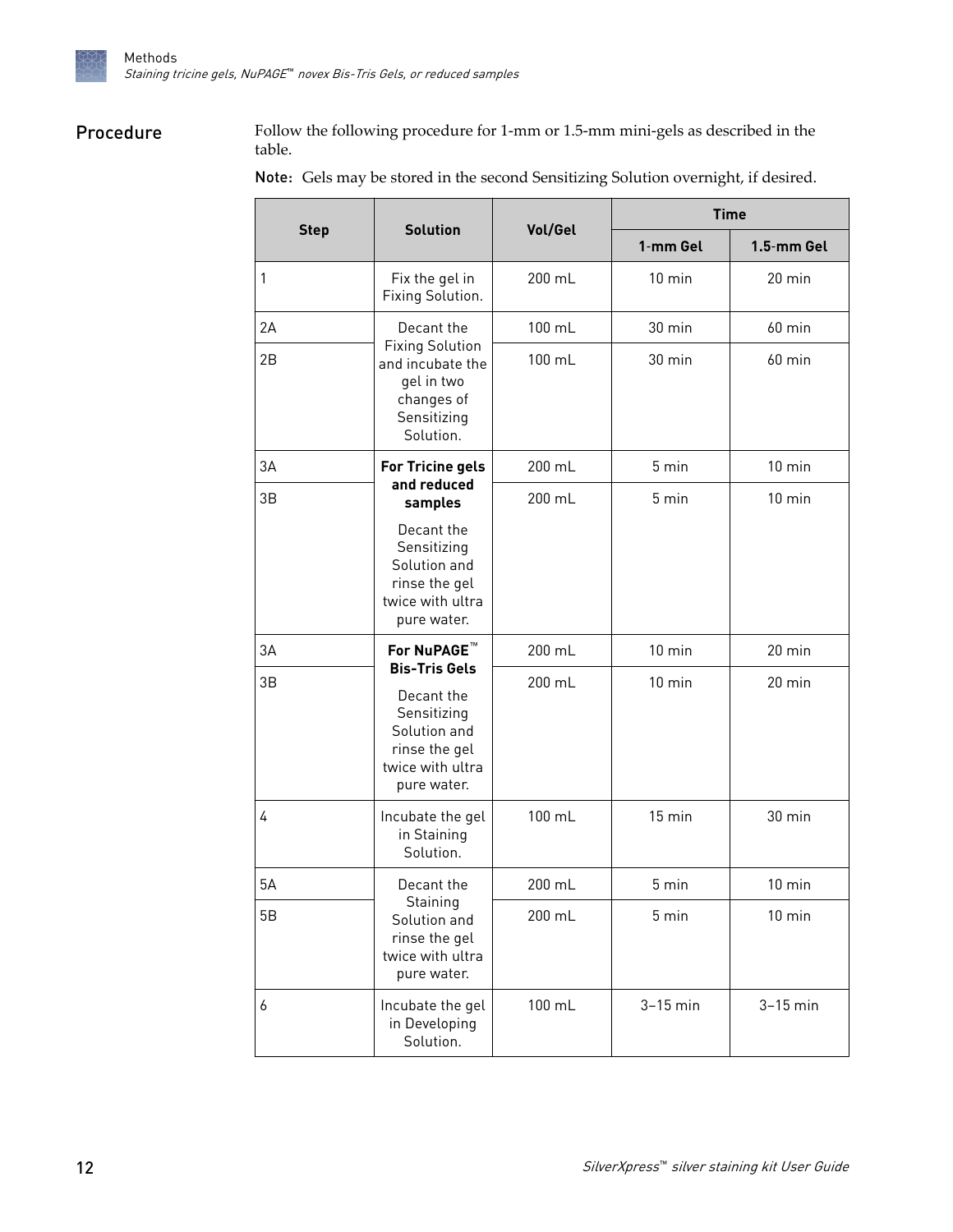<span id="page-12-0"></span>

|             |                                                                                                                    | Vol/Gel | <b>Time</b>      |                  |  |
|-------------|--------------------------------------------------------------------------------------------------------------------|---------|------------------|------------------|--|
| <b>Step</b> | <b>Solution</b>                                                                                                    |         | 1-mm Gel         | 1.5-mm Gel       |  |
| 7           | Add the<br>Stopping<br>Solution directly<br>to the gel when<br>the desired<br>staining<br>intensity is<br>reached. | 5mL     | $10 \text{ min}$ | $20 \text{ min}$ |  |
| 8A          | Decant the                                                                                                         | 200 mL  | $10$ min         | $20 \text{ min}$ |  |
| 8B          | Stopping<br>Solution and<br>wash the gel<br>three times in<br>ultra pure water.                                    | 200 mL  | $10 \text{ min}$ | $20 \text{ min}$ |  |
| 8C          |                                                                                                                    | 200 mL  | $10 \text{ min}$ | $20 \text{ min}$ |  |

## **Staining TBE and TBE-Urea gels**

Introduction This method is recommended for staining all Novex<sup>™</sup> TBE and TBE-Urea gels.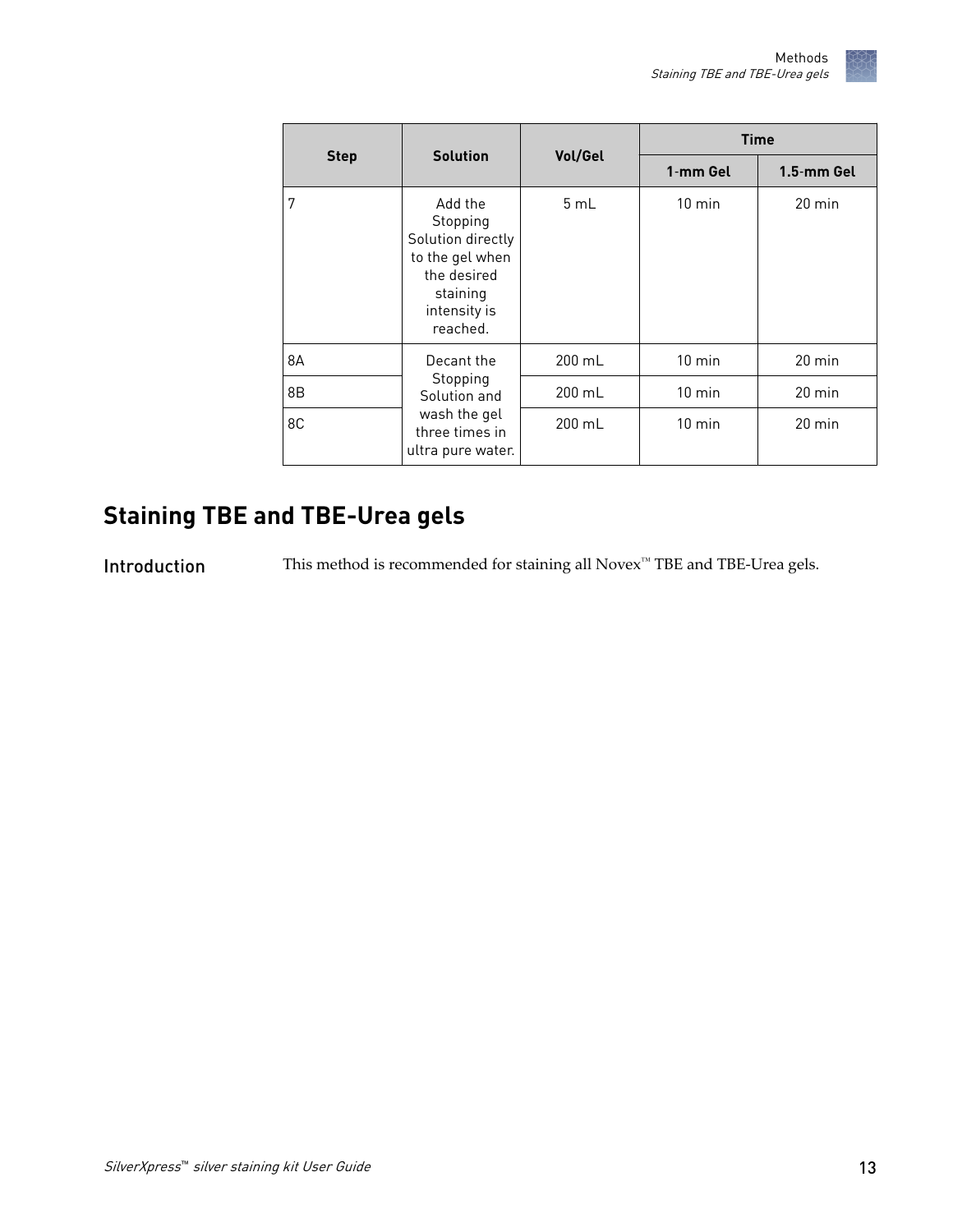### <span id="page-13-0"></span>Preparing solutions

Prepare the solutions as described in the following table.

Note: The final volumes of solutions containing both methanol and water reflect a volume shrinkage which occurs when these 2 reagents are mixed. Do not adjust volumes of components or final volume.

| <b>Solutions</b>        | <b>Component</b>         | 1 Gel           | 2 Gels            | 3 Gels           | 4 Gels            |
|-------------------------|--------------------------|-----------------|-------------------|------------------|-------------------|
| Fixing                  | Ultra pure               | $200$ mL        | 300 mL            | $400$ mL         | 500 mL            |
| Solution <sup>[1]</sup> | water                    | 24g             | 36 g              | 48 g             | 60 <sub>g</sub>   |
|                         | <b>TCA</b>               | 7 <sub>g</sub>  | 10.5 <sub>g</sub> | 14g              | 17.5 <sub>g</sub> |
|                         | Sulphosalicyl<br>ic Acid |                 |                   |                  |                   |
| Sensitizing             | Ultra pure               | $105$ mL        | 210 mL            | $315 \text{ ml}$ | 420 mL            |
| Solution                | water                    | 100 mL          | 200 mL            | 300 mL           | 400 mL            |
|                         | Methanol                 | 5 mL            | $10$ mL           | 15 mL            | 20 mL             |
|                         | Sensitizer               |                 |                   |                  |                   |
| Staining                | Stainer A                | 5 mL            | $10 \text{ mL}$   | 15 mL            | $20 \text{ mL}$   |
| Solution                | Stainer B                | 5 mL            | $10$ mL           | 15 mL            | 20 mL             |
|                         | Ultra pure<br>water      | 90 mL           | 180 mL            | 270 mL           | 360 mL            |
| Developing              | Ultra pure               | $95 \text{ ml}$ | $190$ ml          | 285 ml           | 380 ml            |
| Solution                | water                    | 5 mL            | $10$ mL           | 15 mL            | 20 mL             |
|                         | Developer                |                 |                   |                  |                   |
| Stopping<br>Solution    | Stopper                  | 5 mL            | $10 \text{ mL}$   | 15 mL            | $20 \text{ mL}$   |

[1] Fixing Solution should not be stored for over 1 month. If solution turns pink, remake it.

Note: To increase the sensitivity to 0.3 ng of double strand DNA for 20% TBE Gels, modify the protocol described as follows:

- Eliminate the fixing step
- **·** Incubate the gel in the Sensitizing Solution containing 2 mL sensitizer and 189 mL ultra pure water (no methanol) **once** for 20 minutes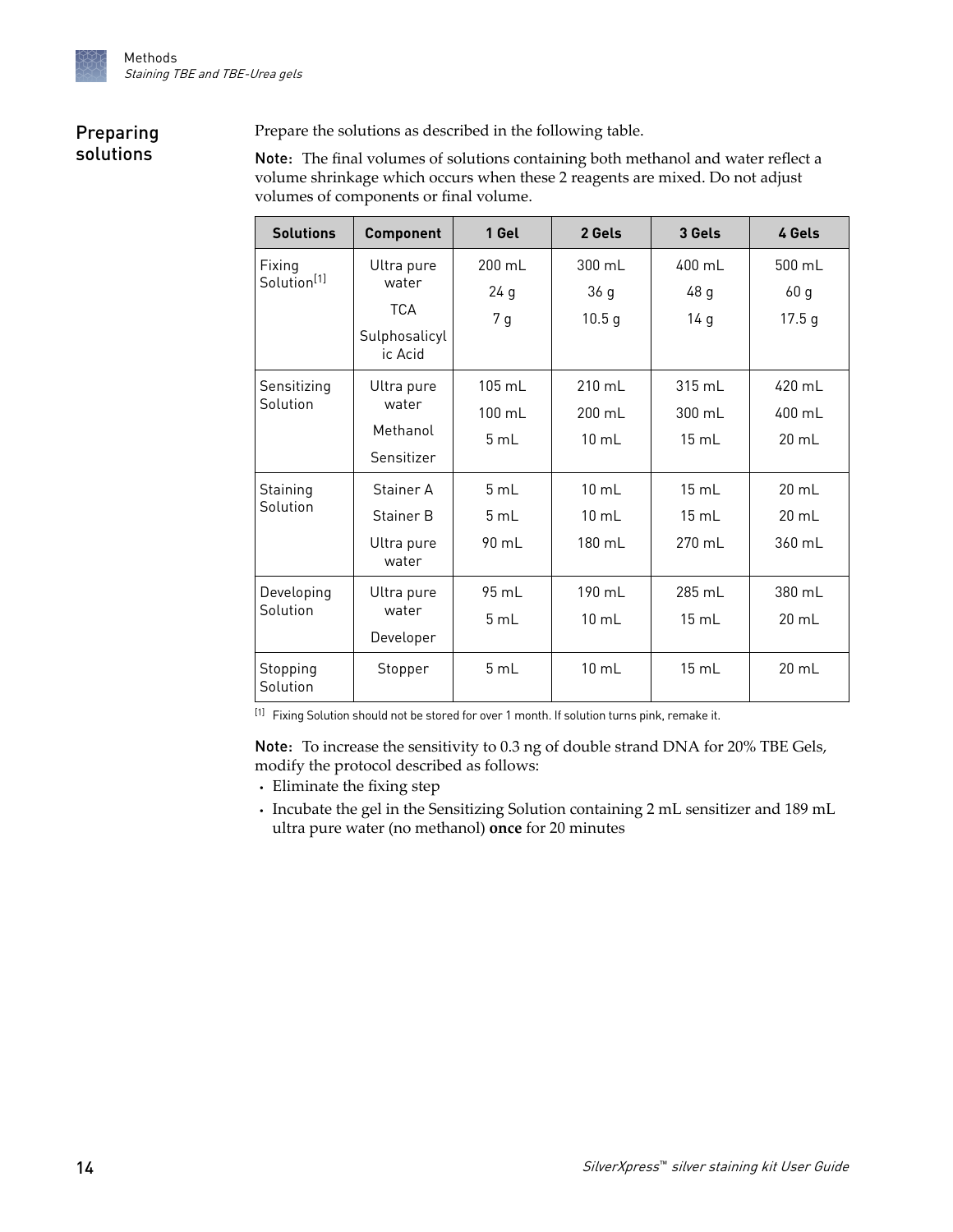#### <span id="page-14-0"></span>Follow the procedure for 1-mm or 1.5-mm mini-gel as described in the table below. **Note:** Gels may be stored in the second Sensitizing Solution overnight, if desired. Procedure

|             | <b>Solution</b>                                                                                                    | Vol/Gel | <b>Time</b>      |                  |  |
|-------------|--------------------------------------------------------------------------------------------------------------------|---------|------------------|------------------|--|
| <b>Step</b> |                                                                                                                    |         | 1-mm Gel         | 1.5-mm Gel       |  |
| 1           | Fix the gel in<br>Fixing Solution.                                                                                 | 200 mL  | $10 \text{ min}$ | 20 min           |  |
| 2A          | Decant the                                                                                                         | 100 mL  | $10$ min         | 20 min           |  |
| 2B          | <b>Fixing Solution</b><br>and incubate the<br>gel in two<br>changes of<br>Sensitizing<br>Solution.                 | 100 mL  | $10$ min         | $20$ min         |  |
| 3A          | Decant the                                                                                                         | 200 mL  | 5 min            | $10$ min         |  |
| 3B          | Sensitizing<br>Solution and<br>rinse the gel<br>twice with ultra<br>pure water.                                    | 200 mL  | 5 min            | $10 \text{ min}$ |  |
| 4           | Incubate the gel<br>in Staining<br>Solution.                                                                       | 100 mL  | 30 min           | $60$ min         |  |
| 5A          | Decant the                                                                                                         | 200 mL  | 5 min            | $10$ min         |  |
| 5B          | Staining<br>Solution and<br>rinse the gel<br>twice with ultra<br>pure water.                                       | 200 mL  | 5 min            | $10 \text{ min}$ |  |
| 6           | Incubate the gel<br>in Developing<br>Solution.                                                                     | 100 mL  | $3-15$ min       | $3-15$ min       |  |
| 7           | Add the<br>Stopping<br>Solution directly<br>to the gel when<br>the desired<br>staining<br>intensity is<br>reached. | 5 mL    | $10 \text{ min}$ | 20 min           |  |
| 8A          | Decant the                                                                                                         | 200 mL  | $10$ min         | 20 min           |  |
| 8B          | Stopping<br>Solution and                                                                                           | 200 mL  | $10$ min         | 20 min           |  |
| 8C          | wash the gel<br>three times in<br>ultra pure water.                                                                | 200 mL  | $10$ min         | 20 min           |  |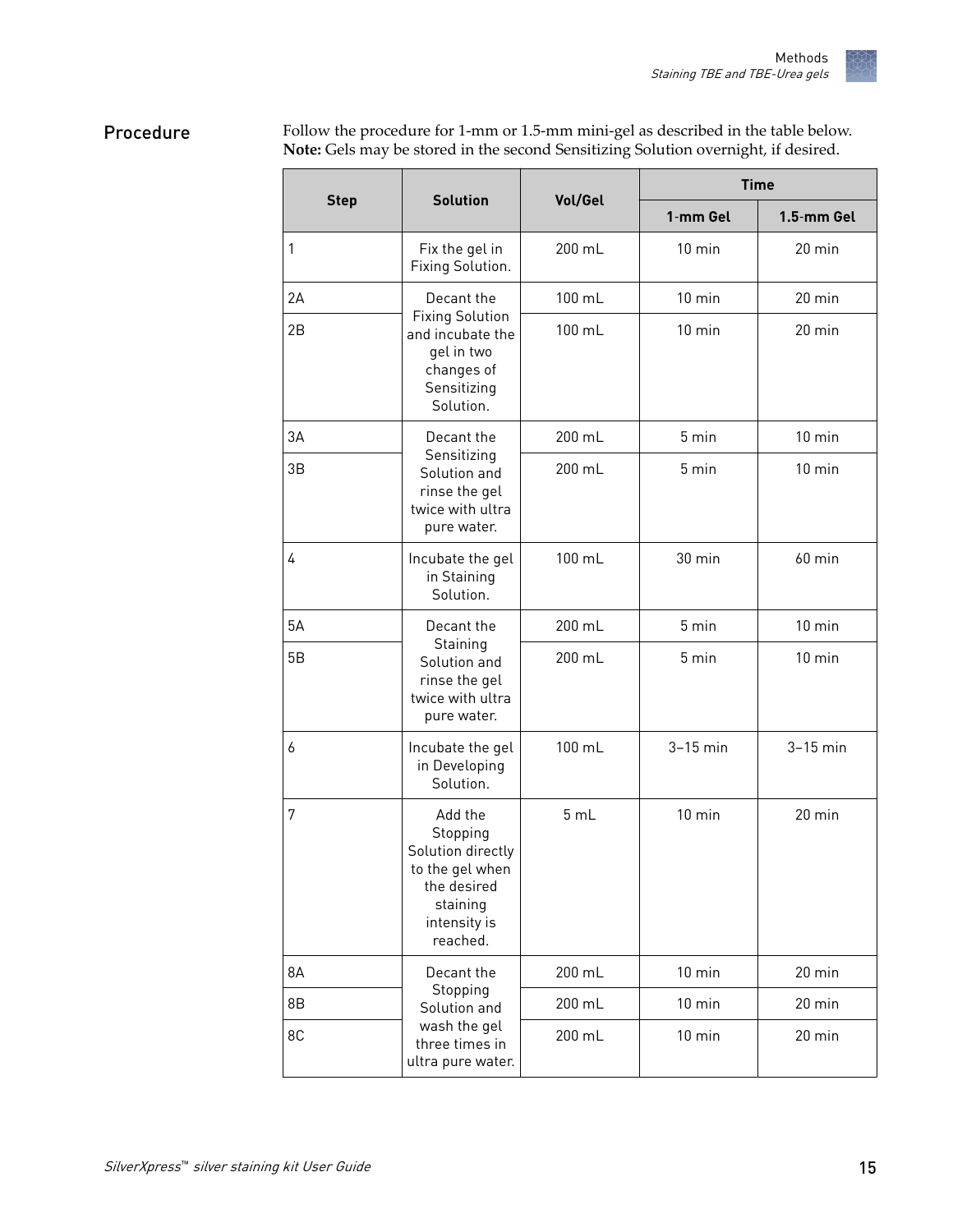<span id="page-15-0"></span>

## **Staining IEF gels**

Introduction

This method is recommended for staining all Novex<sup>™</sup> IEF gels.

Preparing solutions

Prepare the solutions as described in the following table.

Note: The final volumes of solutions containing both methanol and water reflect a volume shrinkage which occurs when these 2 reagents are mixed. Do not adjust volumes of components or final volume.

| <b>Solutions</b>        | <b>Component</b>         | 1 Gel            | 2 Gels            | 3 Gels           | 4 Gels            |
|-------------------------|--------------------------|------------------|-------------------|------------------|-------------------|
| <b>IEF Fixing</b>       | Ultra pure               | $200 \text{ ml}$ | $300 \text{ ml}$  | 400 ml           | 500 mL            |
| Solution                | water                    | 24 g             | 36 <sub>g</sub>   | 48 g             | 60 <sub>g</sub>   |
|                         | <b>TCA</b>               | 7 g              | 10.5 <sub>g</sub> | 14 g             | 17.5 <sub>g</sub> |
|                         | Sulphosalicyl<br>ic Acid |                  |                   |                  |                   |
| Sensitizing<br>Solution | Ultra pure               | $105 \text{ ml}$ | $210 \text{ ml}$  | $315 \text{ ml}$ | $420$ ml          |
|                         | water                    | $100 \text{ mL}$ | 200 mL            | 300 mL           | 400 mL            |
|                         | Methanol                 | 5 mL             | $10$ mL           | 15 mL            | 20 mL             |
|                         | Sensitizer               |                  |                   |                  |                   |
| Staining<br>Solution    | Stainer A                | 5 mL             | $10 \text{ mL}$   | 15 mL            | $20 \text{ mL}$   |
|                         | Stainer B                | 5 mL             | $10 \text{ mL}$   | 15 mL            | 20 mL             |
|                         | Ultra pure<br>water      | 90 mL            | 180 mL            | 270 mL           | 360 mL            |
| Developing<br>Solution  | Ultra pure               | 95 mL            | 190 mL            | 285 mL           | 380 mL            |
|                         | water                    | 5 mL             | $10 \text{ mL}$   | 15 mL            | $20 \text{ mL}$   |
|                         | Developer                |                  |                   |                  |                   |
| Stopping<br>Solution    | Stopper                  | 5 mL             | $10 \text{ mL}$   | $15 \text{ mL}$  | 20 mL             |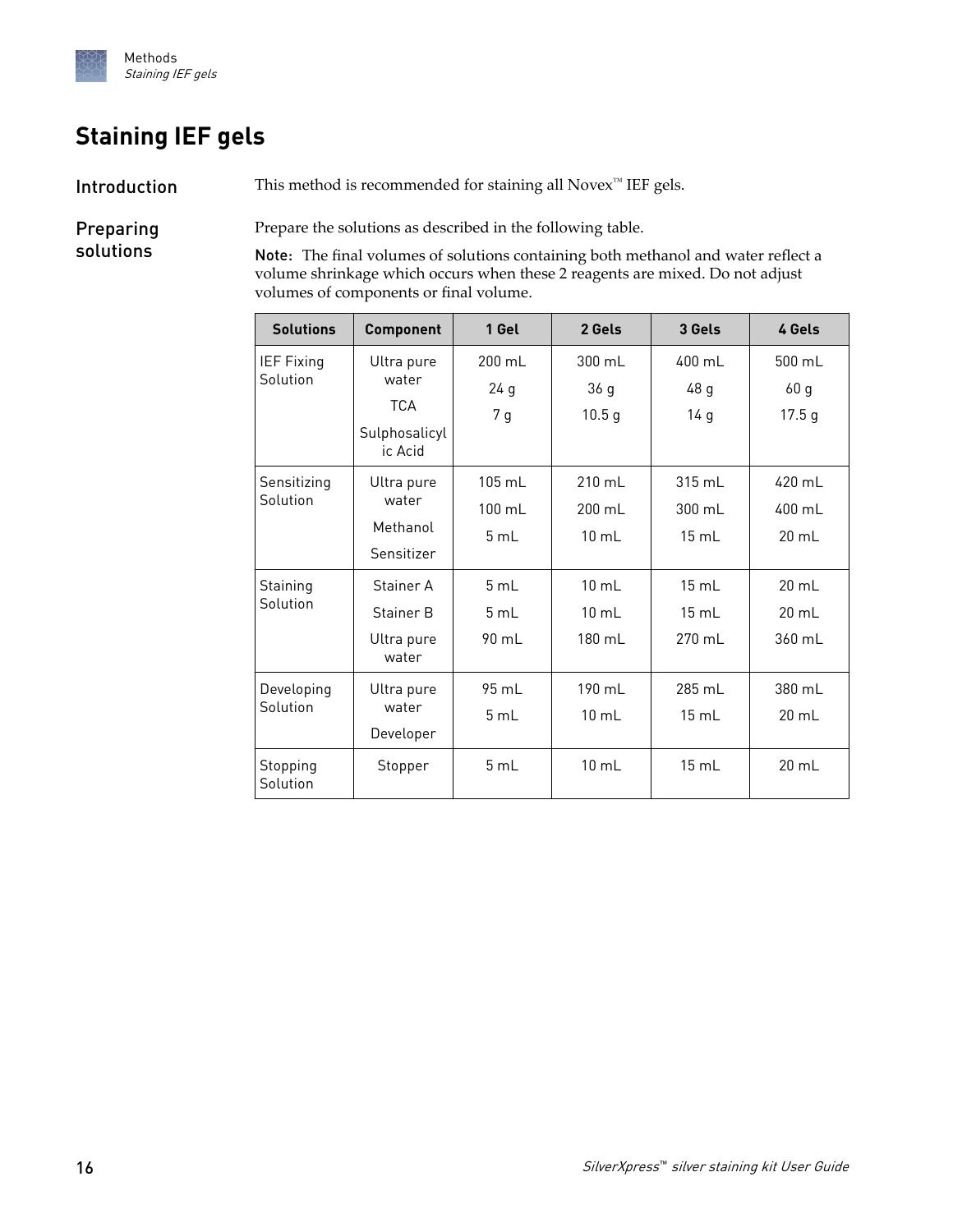#### <span id="page-16-0"></span>Follow the procedure for 1-mm or 1.5-mm mini-gel as described in the table below. **Note:** Gels may be stored in the second Sensitizing Solution overnight, if desired. Procedure

|             | <b>Solution</b>                                                                                                    | Vol/Gel | <b>Time</b>      |                  |  |
|-------------|--------------------------------------------------------------------------------------------------------------------|---------|------------------|------------------|--|
| <b>Step</b> |                                                                                                                    |         | 1 mm Gel         | 1.5 mm Gel       |  |
| 1A          | Incubate the gel<br>in two changes<br>of IEF Fixing<br>Solution.                                                   | 100 mL  | $10 \text{ min}$ | $20$ min         |  |
| 1B          |                                                                                                                    | 100 mL  | $10 \text{ min}$ | 20 min           |  |
| 2A          | Decant the                                                                                                         | 100 mL  | 30 min           | $60$ min         |  |
| 2B          | <b>Fixing Solution</b><br>and incubate the<br>gel in two<br>changes of<br>Sensitizing<br>Solution.                 | 100 mL  | 30 min           | $60$ min         |  |
| 3A          | Decant the<br>Sensitizing<br>Solution and<br>rinse the gel<br>twice with ultra<br>pure water.                      | 200 mL  | 5 min            | $10 \text{ min}$ |  |
| 3B          |                                                                                                                    | 200 mL  | 5 min            | $10 \text{ min}$ |  |
| 4           | Incubate the gel<br>in Staining<br>Solution.                                                                       | 100 mL  | $15 \text{ min}$ | 30 min           |  |
| 5A          | Decant the                                                                                                         | 200 mL  | 5 min            | $10$ min         |  |
| 5B          | Staining<br>Solution and<br>rinse the gel<br>twice with ultra<br>pure water.                                       | 200 mL  | 5 min            | $10 \text{ min}$ |  |
| 6           | Incubate the gel<br>in Developing<br>Solution.                                                                     | 100 mL  | $3-15$ min       | $3-15$ min       |  |
| 7           | Add the<br>Stopping<br>Solution directly<br>to the gel when<br>the desired<br>staining<br>intensity is<br>reached. | 5 mL    | $10 \text{ min}$ | 20 min           |  |
| 8Α          | Decant the                                                                                                         | 200 mL  | $10$ min         | 20 min           |  |
| 8B          | Stopping<br>Solution and<br>wash the gel<br>three times in<br>ultra pure water.                                    | 200 mL  | $10$ min         | 20 min           |  |
| 8C          |                                                                                                                    | 200 mL  | $10 \text{ min}$ | $20$ min         |  |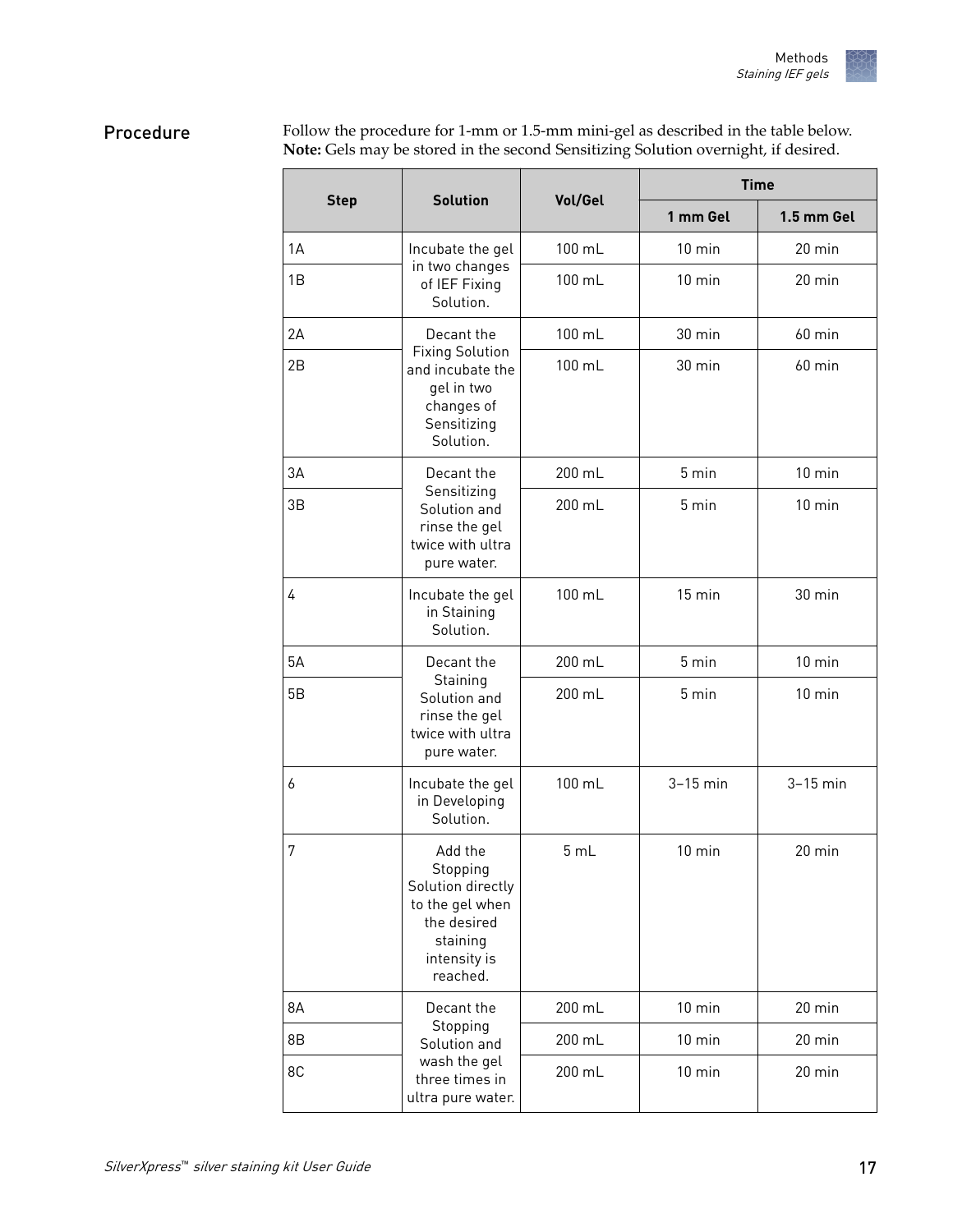<span id="page-17-0"></span>

## **Results**

Expected results

Using the silver staining protocol described in this manual, you should be able to detect:

- > 0.8 ng of protein and the gel should have a light background
- $\bullet$  < 0.5 ng of 50 bp DNA

An example of a gel stained with the SilverXpress™ Silver Staining Kit is shown below.



### **Legend for the gel:**

Different dilutions of proteins and standards were electrophoresed on a NuPAGE™ Novex™ 4–12% Bis-Tris Gel. The gel was stained with SilverXpress™ Silver Staining Kit as described in this manual.

| Lane 1, 10: | Mark12 <sup>™</sup> Standard diluted 1:4  |
|-------------|-------------------------------------------|
| Lane 2:     | Mark12 <sup>™</sup> Standard diluted 1:8  |
| Lane 3:     | Mark12 <sup>™</sup> Standard diluted 1:16 |
| Lane 4:     | Mark12™ Standard diluted 1:32             |
| Lane 5:     | Mark12™ Standard diluted 1:64             |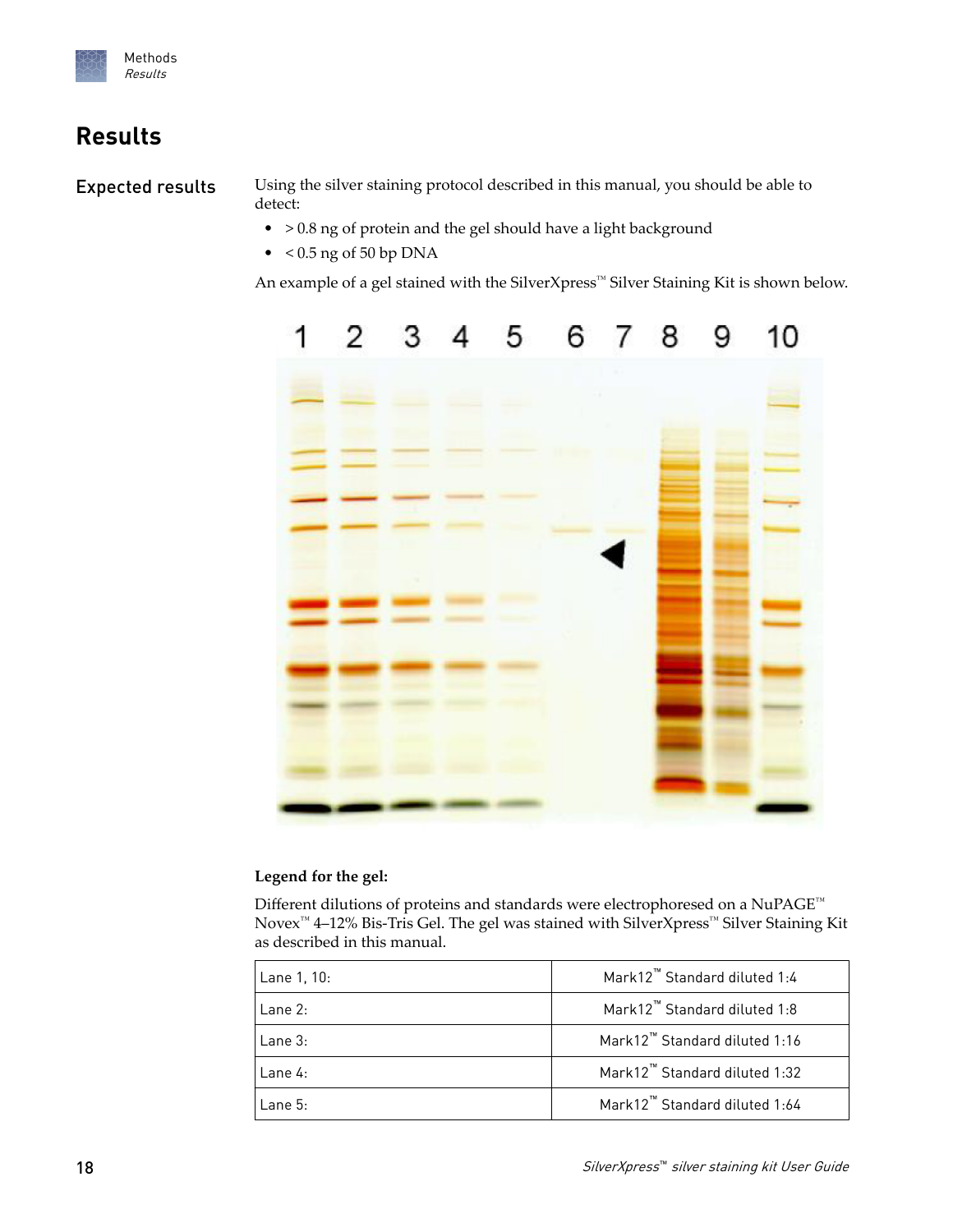| l Lane 6: | 1.6 ng BSA                          |
|-----------|-------------------------------------|
| l Lane 7: | 0.8 ng BSA (indicated by arrowhead) |
| l Lane 8: | E. coli lysate diluted 1:20         |
| l Lane 9: | E. coli lysate diluted 1:80         |

## <span id="page-18-0"></span>**Troubleshooting**

Trouble-shooting

Review the information provided in the following table to troubleshoot your experiments.

| <b>Observation</b>                          | Cause                                                            | <b>Solution</b>                                                                                                   |
|---------------------------------------------|------------------------------------------------------------------|-------------------------------------------------------------------------------------------------------------------|
| Uneven gray or black<br>background staining | Poor quality water used for<br>preparing solutions or<br>rinsing | Use ultra pure water of >18<br>megohm/cm resistance.                                                              |
|                                             | Missed a rinse step                                              | Do not skip or reduce rinse<br>steps.                                                                             |
| Gels have a yellow<br>background            | Contaminants from the<br>sample wells entered the<br>gel         | Carefully rinse the sample<br>wells with 5 or more<br>changes of 1X running<br>buffer prior to sample<br>loading. |
|                                             | Poor water quality                                               | Use ultra pure water of >18<br>megohm/cm resistance.                                                              |
|                                             | Contaminated equipment<br>used to prepare reagents               | Use glass columns and<br>sterile pipettes to prepare<br>reagents. Wash glassware<br>thoroughly.                   |
| Poor or no image<br>development             | Low protein load                                                 | Increase the amount of<br>protein load. Be sure to have<br>at least of 1-5 ng protein on<br>the gel.              |
|                                             | Poor water quality                                               | Use ultra pure water of >18<br>megohm/cm resistance.                                                              |
|                                             | Incorrect volumes of water<br>used for rinses                    | Use exact volumes of all<br>components and strictly<br>adhere to the protocol.                                    |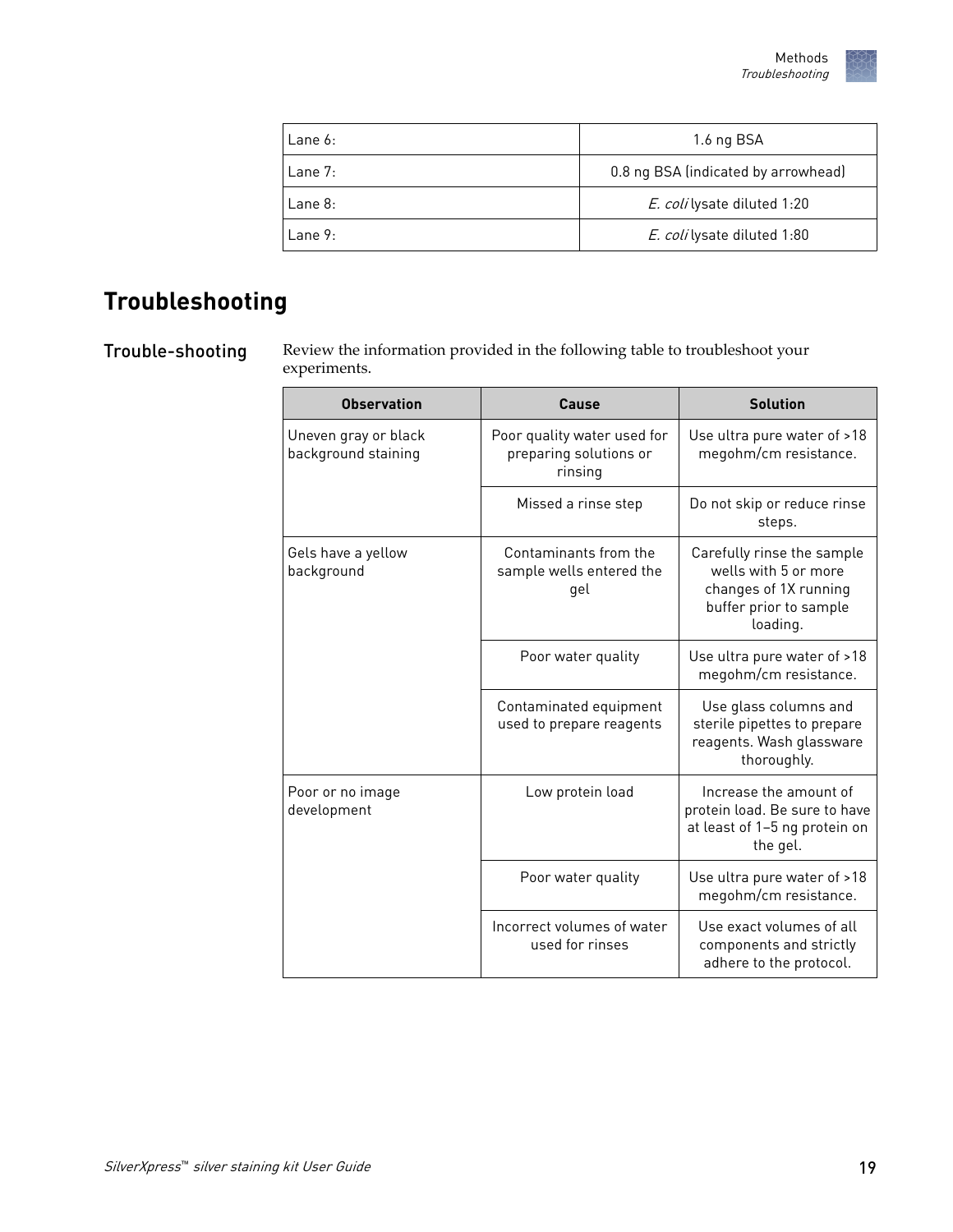<span id="page-19-0"></span>

| <b>Observation</b>              | Cause                                                     | <b>Solution</b>                                                                                                                                                |
|---------------------------------|-----------------------------------------------------------|----------------------------------------------------------------------------------------------------------------------------------------------------------------|
| Poor or no image<br>development | Stainer or developer<br>solution not prepared<br>properly | If you do not observe<br>any bands within<br>5 minutes of adding the<br>Developing Solution,<br>add 5 mL of the<br>Developer directly to<br>the staining tray. |
|                                 |                                                           | Make sure that the<br>solutions are prepared<br>correctly using ultra<br>pure water.                                                                           |
| Stained gels are too dark       | Stopper not added at the<br>appropriate time              | Be sure to add the stopper<br>slightly before the desired<br>stain intensity is reached.                                                                       |
| Negative staining               | Protein band is overloaded                                | Decrease protein load per<br>band. For an accurate<br>control, dilute the Mark12"<br>Unstained Standard 1:20<br>with 1X sample buffer.                         |

## **Frequently asked questions**

If I need to stop in the middle of the silver staining procedure, at what point should this be done?

When using this Kit, it is difficult to tell if I am performing the steps correctly as the bands do not appear until the development stage. Do you have any hints?

The sensitizing step is the optimal point to stop the procedure. You may leave the gel in the Sensitizing Solution during lunch or even overnight.

Use the following visual cues as landmarks of a properly completed step.

- 1. The low percentage stacking gel appears whitish opaque as compared to the separating gel after the Sensitizing Step indicating that this step was performed correctly.
- 2. Mini-gels curl up into a cylinder and float on the surface during the first water wash after the Sensitizing Step.
- 3. When Stainer A and Stainer B are added together, a brown precipitate is formed, which is visible only momentarily. This brown "flash" is a good indicator that the staining solutions are mixed correctly. If the brown color does not revert to clear, discard the solutions, obtain clean glassware, and remix the solutions.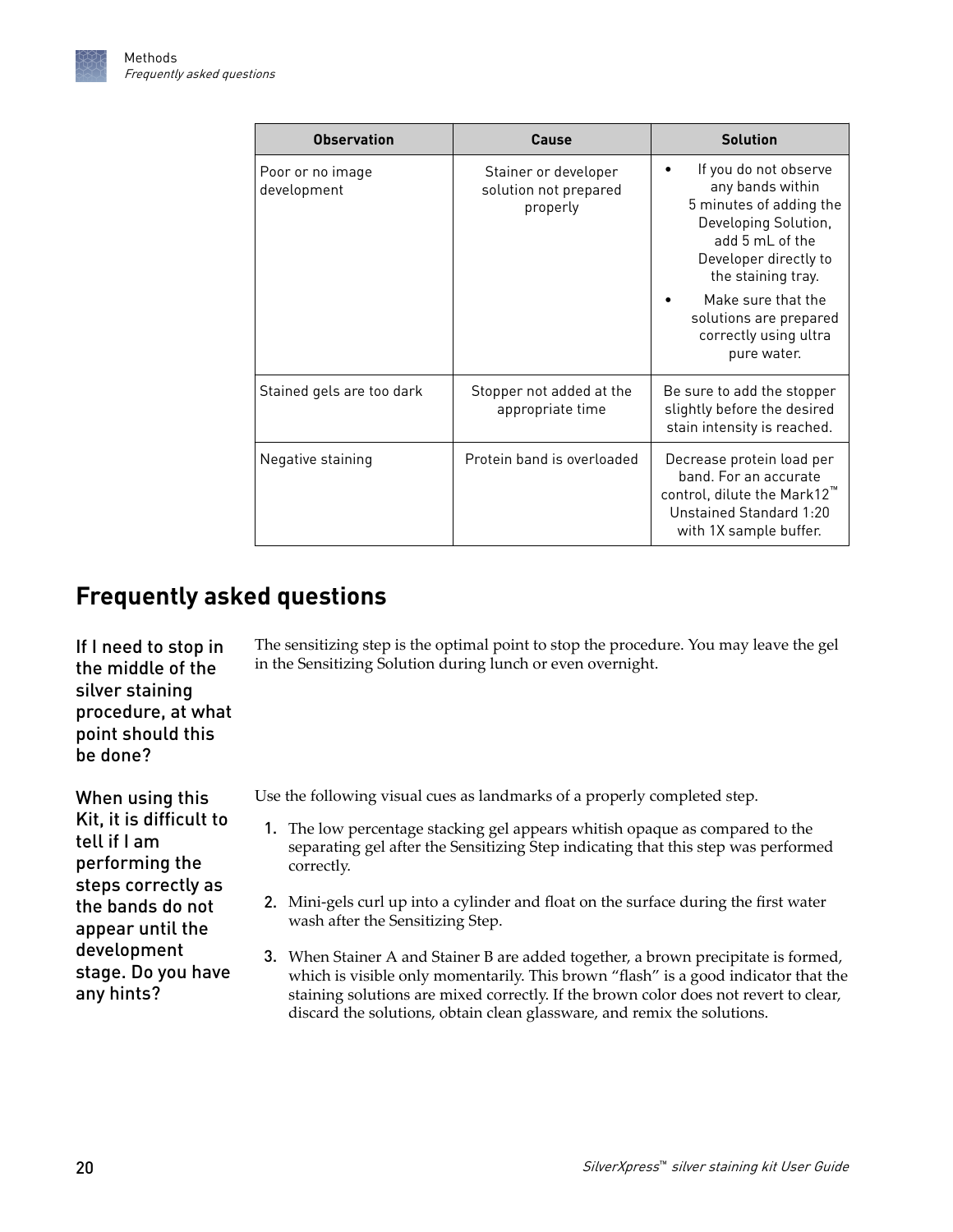<span id="page-20-0"></span>

# Appendix

## **Accessory products**

### Additional products

A large variety of products that can be used for staining and drying gels are available separately. Ordering information is provided in the following table. For more details on these products, visit **[www.lifetechnologies.com](http://www.lifetechnologies.com)** or contact Technical Support ().

| <b>Product</b>                                  | Quantity               | Catalog no. |
|-------------------------------------------------|------------------------|-------------|
| Mark12 <sup>™</sup> Unstained<br>Standard       | 1 mL                   | LC5677      |
| BenchMark™ Protein Ladder                       | $2 \times 250 \,\mu$ L | 10747-012   |
| StainEase <sup>™</sup> Staining Tray            | $2$ /pack              | NI2400      |
| SilverQuest <sup>™</sup> Silver Staining<br>Kit | 1 Kit                  | LC6070      |
| SimplyBlue <sup>™</sup> SafeStain <sup>™</sup>  | 1 L                    | LC6060      |
| DryEase <sup>™</sup> Mini gel Drying<br>System  | 1 Kit                  | NI2387      |
| Gel-Dry <sup>™</sup> Drying Solution<br>(1X)    | 500 mL                 | LC4025      |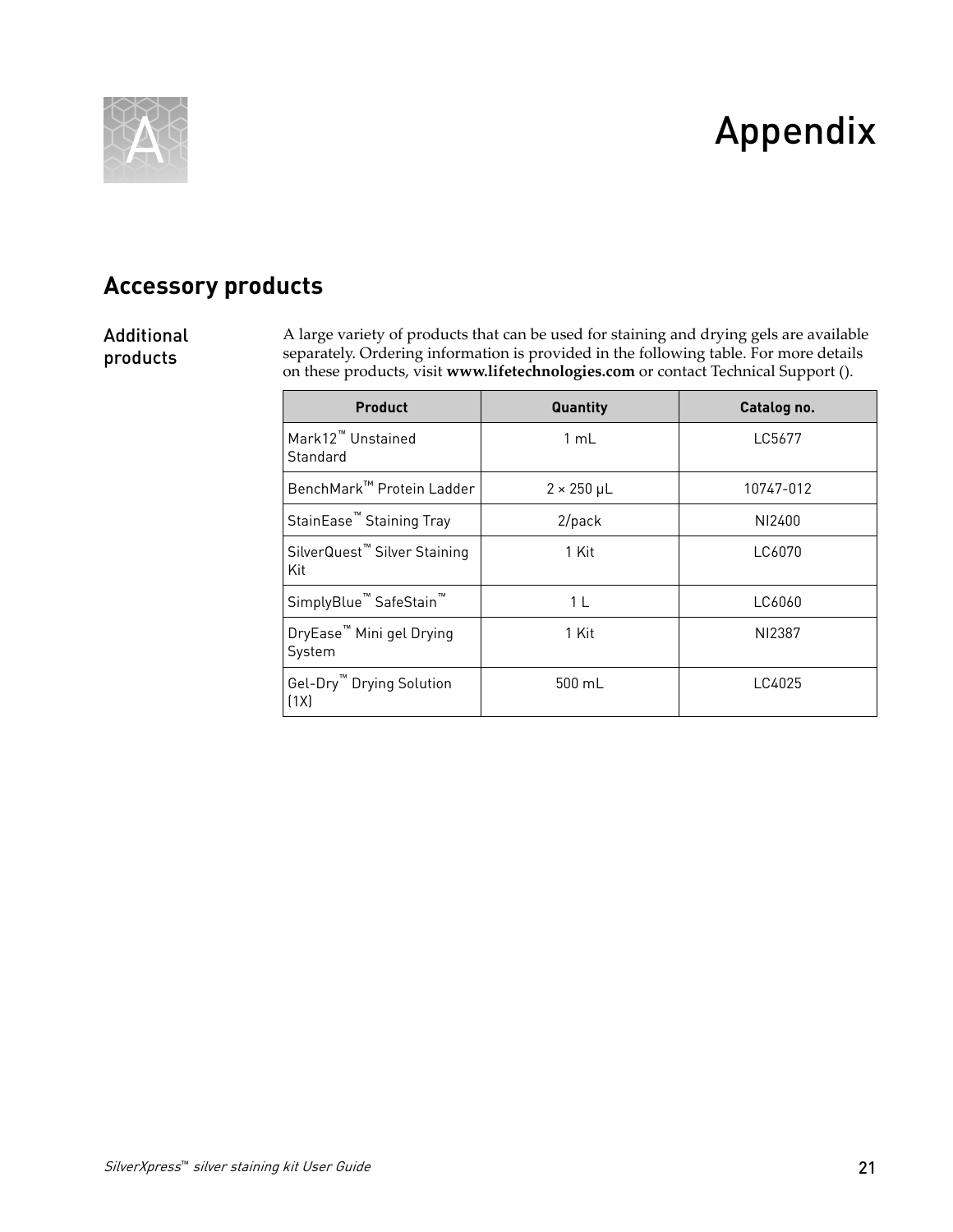# Safety

<span id="page-21-0"></span>



**WARNING! GENERAL SAFETY.** Using this product in a manner not specified in the user documentation may result in personal injury or damage to the instrument or device. Ensure that anyone using this product has received instructions in general safety practices for laboratories and the safety information provided in this document.

- **·** Before using an instrument or device, read and understand the safety information provided in the user documentation provided by the manufacturer of the instrument or device.
- **·** Before handling chemicals, read and understand all applicable Safety Data Sheets (SDSs) and use appropriate personal protective equipment (gloves, gowns, eye protection, etc). To obtain SDSs, see the "Documentation and Support" section in this document.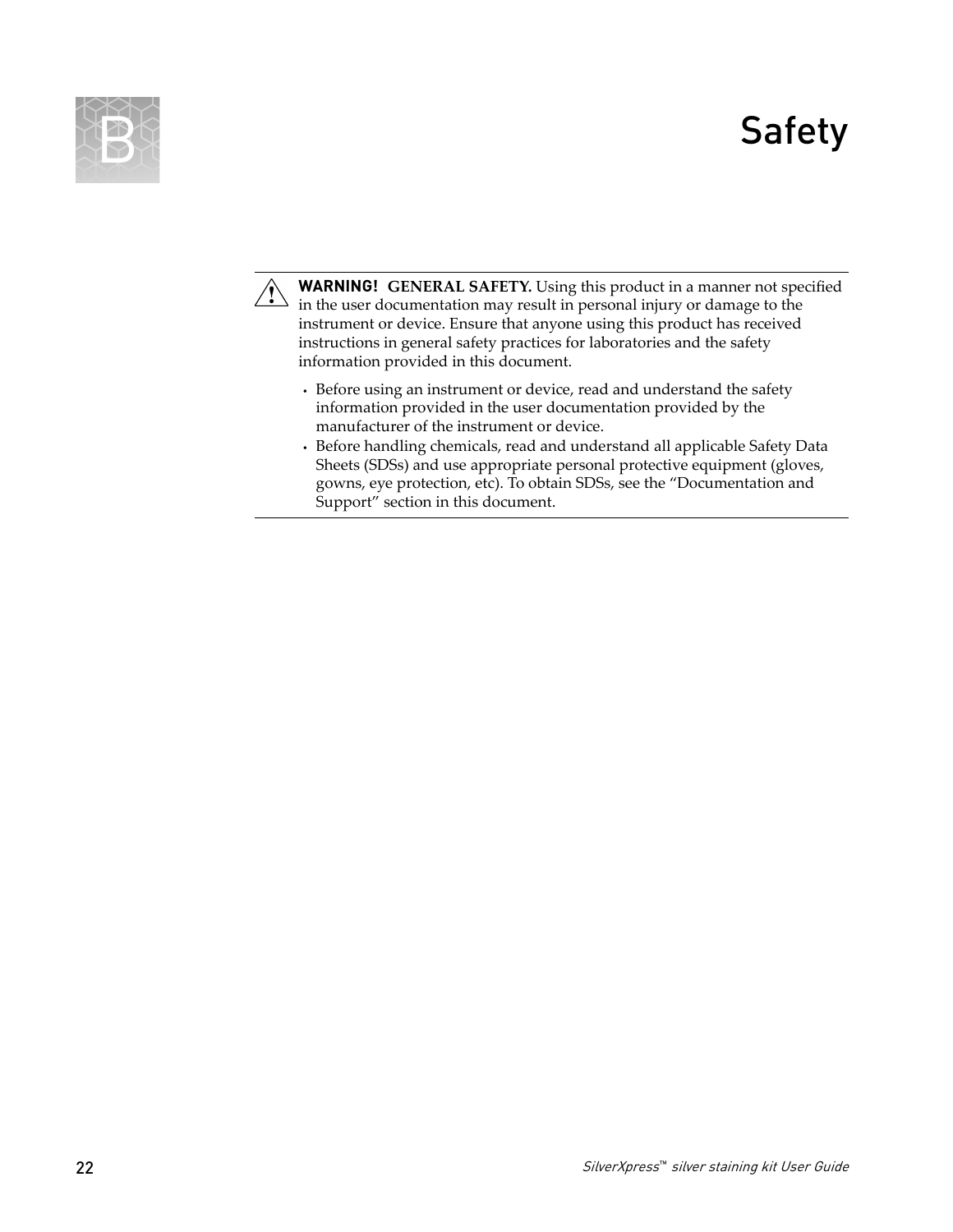### <span id="page-22-0"></span>**Chemical safety**



**WARNING! GENERAL CHEMICAL HANDLING.** To minimize hazards, ensure laboratory personnel read and practice the general safety guidelines for chemical usage, storage, and waste provided below. Consult the relevant SDS for specific precautions and instructions:

- **·** Read and understand the Safety Data Sheets (SDSs) provided by the chemical manufacturer before you store, handle, or work with any chemicals or hazardous materials. To obtain SDSs, see the "Documentation and Support" section in this document.
- **·** Minimize contact with chemicals. Wear appropriate personal protective equipment when handling chemicals (for example, safety glasses, gloves, or protective clothing).
- **·** Minimize the inhalation of chemicals. Do not leave chemical containers open. Use only with adequate ventilation (for example, fume hood).
- **·** Check regularly for chemical leaks or spills. If a leak or spill occurs, follow the manufacturer's cleanup procedures as recommended in the SDS.
- **·** Handle chemical wastes in a fume hood.
- **·** Ensure use of primary and secondary waste containers. (A primary waste container holds the immediate waste. A secondary container contains spills or leaks from the primary container. Both containers must be compatible with the waste material and meet federal, state, and local requirements for container storage.)
- **·** After emptying a waste container, seal it with the cap provided.
- **·** Characterize (by analysis if necessary) the waste generated by the particular applications, reagents, and substrates used in your laboratory.
- **·** Ensure that the waste is stored, transferred, transported, and disposed of according to all local, state/provincial, and/or national regulations.
- **· IMPORTANT!** Radioactive or biohazardous materials may require special handling, and disposal limitations may apply.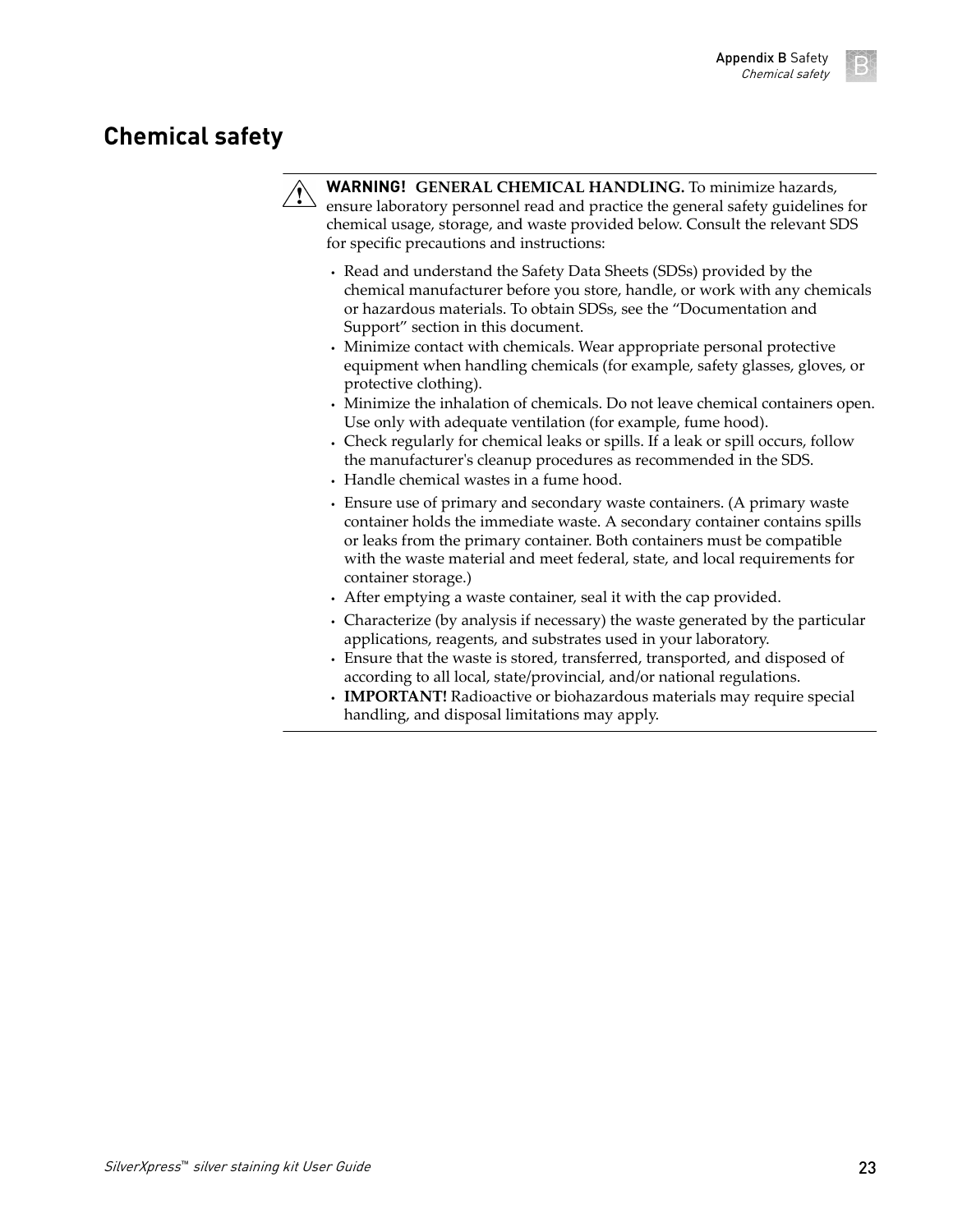## <span id="page-23-0"></span>**Biological hazard safety**



**WARNING! BIOHAZARD.** Biological samples such as tissues, body fluidsǰ infectious agents, and blood of humans and other animals have the potential to transmit infectious diseases. Conduct all work in properly equipped facilities with the appropriate safety equipment (for example, physical containment devices). Safety equipment can also include items for personal protection, such as gloves, coats, gowns, shoe covers, boots, respirators, face shields, safety glasses, or goggles. Individuals should be trained according to applicable regulatory and company/ institution requirements before working with potentially biohazardous materials. Follow all applicable local, state/provincial, and/or national regulations. The following references provide general guidelines when handling biological samples in laboratory environment.

- **·** U.S. Department of Health and Human Services, *Biosafety in Microbiological and Biomedical Laboratories (BMBL)*, 5th Edition, HHS Publication No. (CDC) 21-1112, Revised December 2009; found at:
- **[www.cdc.gov/biosafety/publications/bmbl5/BMBL.pdf](http://www.cdc.gov/biosafety/publications/bmbl5/BMBL.pdf) ·** World Health Organization, *Laboratory Biosafety Manual*, 3rd Edition, WHO/CDS/CSR/LYO/2004.11; found at:

**[www.who.int/csr/resources/publications/biosafety/Biosafety7.pdf](http://www.who.int/csr/resources/publications/biosafety/Biosafety7.pdf)**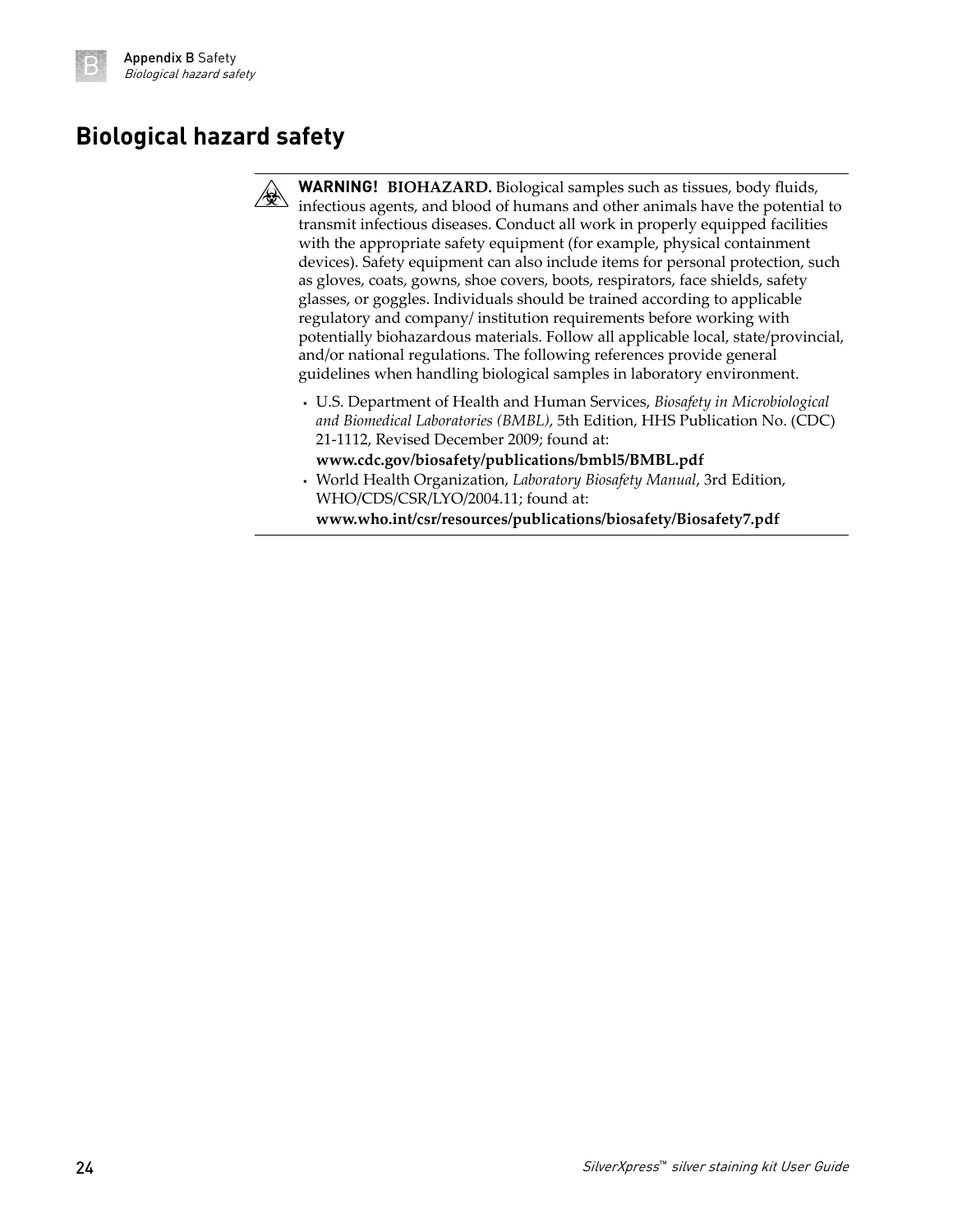# Documentation and support

### <span id="page-24-0"></span>**Customer and technical support**

Visit **thermofisher.com/support** for the latest in services and support, including:

- Worldwide contact telephone numbers
- Product support, including:
	- Product FAQs
	- Software, patches, and updates
	- Training for many applications and instruments
- Order and web support
- Product documentation, including:
	- User guides, manuals, and protocols
	- Certificates of Analysis
	- Safety Data Sheets (SDSs; also known as MSDSs)

Note: For SDSs for reagents and chemicals from other manufacturers, contact the manufacturer.

### **Limited product warranty**

Life Technologies Corporation and/or its affiliate(s) warrant their products as set forth in the Life Technologies' General Terms and Conditions of Sale found on Life Technologies' website at www.thermofisher.com/us/en/home/global/ **[terms-and-conditions.html](http://www.thermofisher.com/us/en/home/global/terms-and-conditions.html)**. If you have any questions, please contact Life Technologies at www.thermofisher.com/support.